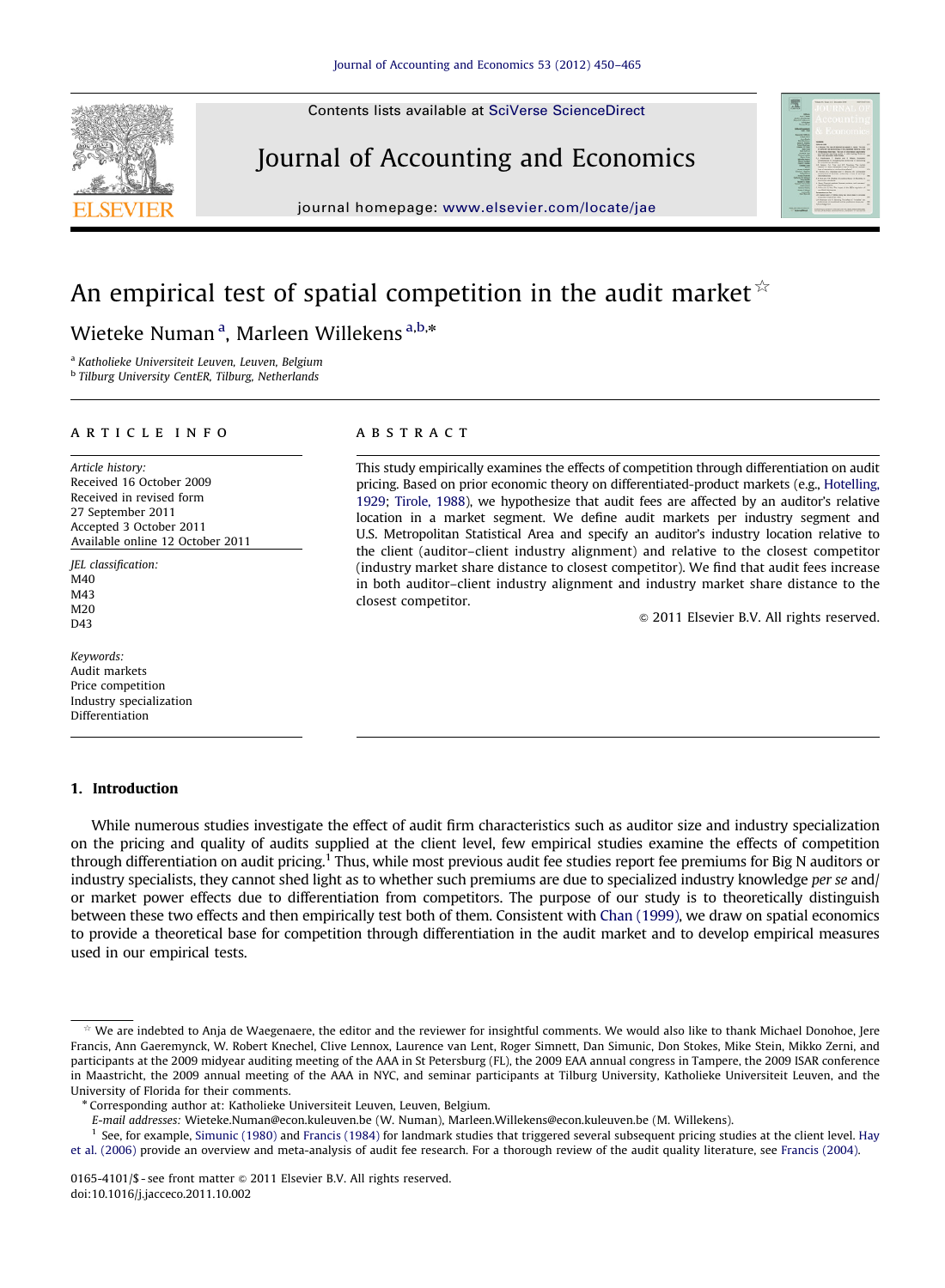Arguing that the audit market is a differentiated-product oligopoly, that is, that auditors can use industry specialization to differentiate their products and thereby soften price competition, we examine how the incumbent auditor's location in the audit market affects audit pricing. We capture market location along two dimensions: the incumbent auditor's location relative to the client (auditor–client industry alignment) and the incumbent auditor's location relative to its closest competitor in the market (industry market share distance to closest competitor). Our analysis sheds light on the relation between competition and product differentiation through industry specialization by auditors, and contributes to the existing auditing literature by examining not only the effect of industry specialization on audit fees, but also the effect of market power due to differentiation from the closest competitor as measured by the distance between an auditor's industry market share and that of its closest competitor.

Prior economic theory on competition among oligopolists suggests that firms compete on price and quantity once all the firms in the market have made product entry and space decisions [\(Hotelling, 1929](#page-15-0); [Shapiro, 1989\)](#page-15-0). Competing firms that differentiate their products may be able to maintain prices that are higher than marginal cost in equilibrium without losing market share. Consistent with this argument, we hypothesize that the audit fee charged is increasing in the degree of alignment between the incumbent auditor's differentiation strategy and the client's preferences ([Hypothesis 1](#page-3-0)). However, firms' price elasticities are also affected by the product-space locations of competitors. For instance, in cases in which competitors are closely related in product space, theory predicts that equilibrium prices will be closer to marginal cost. Based on these arguments we further conjecture that the audit fee charged is affected by the incumbent auditor's location in an audit market segment relative to the location of its closest competitor. In particular, the farther (closer) is the closest competitor's product-space location (captured, for example, by the degree of audit industry specialization) relative to that of the incumbent auditor, the higher (lower) the audit fee will be, ceteris paribus. We therefore predict that the distance between an incumbent auditor and its closest competitor in terms of industry market share is positively related to the audit fee the incumbent auditor is able to charge ([Hypothesis 2\)](#page-3-0).

We test our two hypotheses using U.S. data on Big 4 audit fees and client characteristics of relatively large public companies for the years 2005 and 2006. Following recent literature (e.g., [Francis et al., 2005](#page-15-0)), we argue that auditors compete for clients at the local office level (rather than at the national level) and thus we begin by defining audit markets according to 2-digit SIC industry segments per U.S. Metropolitan Statistical Area (MSA). We then estimate an audit fee model that includes standard explanatory variables derived from the audit fee literature ([Hay et al., 2006](#page-15-0)). Our two test variables are designed to capture whether audit pricing is a function of an auditor's location in a market segment. The first of these location variables is an auditor–client alignment variable, which we measure using industry expertise as proxied by an audit firm's industry portfolio share (see, e.g., [Neal and Riley, 2004\)](#page-15-0).<sup>2</sup> Our second location variable is a novel measure of the distance between the incumbent auditor's industry market share and that of its closest competitor. This measure is based on prior literature on discriminatory pricing in bank lending ([Degryse and Ongena, 2005](#page-14-0)).

We find that, consistent with our hypotheses, audit pricing increases not only in the degree of auditor–client alignment as measured by the auditor portfolio-based proxy for industry specialization, but also in the distance between the incumbent auditor's industry market share and that of its closest competitor. These results are in line with auditors competing according to a Hotelling-type of model: auditors compete on fees, but because clients are willing to pay a premium for auditors that are more specialized towards their characteristics, auditors can specialize in certain industries to soften price competition and earn a fee premium. The size of the fee premium from specialization, however, is affected not only by industry specialization itself, but also by the distance (in terms of industry market share) between the incumbent auditor and its closest competitor. Our analyses further indicate that audit market concentration per se does not increase (but rather decreases) audit fees, whereas the distance between competing auditors does. Because we cannot observe auditors' price-cost margins, we are unable to examine the magnitude of the economic rents earned through the location variables in our analysis.

The remainder of the paper is organized as follows. Section 2 discusses the study's motivation and contribution. In [Section 3](#page-3-0) we present the theory and develop the paper's hypotheses. [Section 4](#page-4-0) presents the research design and [Section 5](#page-6-0) discusses the sample and data. The primary results are presented in [Section 6,](#page-6-0) whereas [Section 7](#page-9-0) presents robustness checks and [Section 8](#page-13-0) supplementary analyses. Finally, limitations of the study and conclusions are presented in [Section 9](#page-14-0).

## 2. Motivation and contribution

The audit market is characterized by a high level of concentration, regulated demand for audits by listed firms, and high barriers to entry due to reputation effects and the need for specialized knowledge. Regulators in different countries often express concerns about whether the degree of competition in the audit market is sufficient. For example, in a speech at the 2005 AICPA National Conference, former SEC Chairman Christopher Cox noted that ([Cox, 2005\)](#page-14-0):

"... within the accounting profession and within the SEC, we are forced to ask ourselves: 'Is this intense concentration in the market for large public company auditing good for America?' If you believe, as I do, that genuine competition is essential to the proper function of any market the answer is no.''

 $<sup>2</sup>$  We argue that in a test of spatial competition, portfolio share-based measures of industry specialization are better suited to capture client–audit</sup> firm alignment as compared to market share-based measures, as the latter capture how well an audit firm has differentiated itself from its competitors and thus to some extent also pick up market dominance with respect to the auditor's closest competitor—the market share distance effect in our analysis (i.e. our second location variable).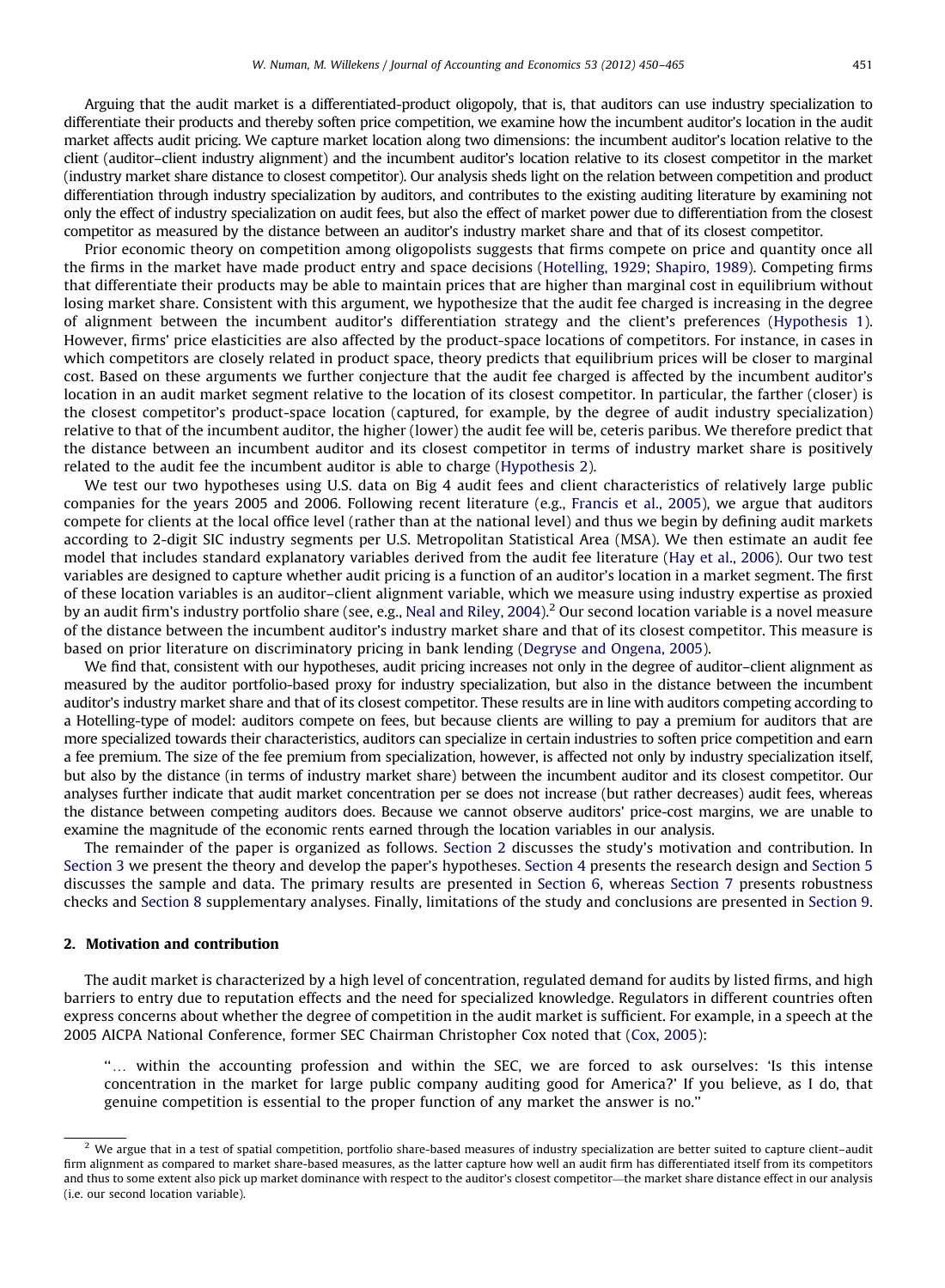Similarly, the Financial Reporting Council (FRC) in the U.K. issued proposals to stimulate more competition and choice in the audit market based on the results of a joint FRC and Department of Trade and Industry study<sup>3</sup> on competition in the audit market. Peter Wyman, head of professional affairs at PricewaterhouseCoopers (PWC), responded to this report by claiming that auditors ''are operating in a fiercely competitive market'' ([Grant, 2006\)](#page-15-0). As recently as October 2010, however, the questions of whether the audit market is competitive and whether audit market concentration is harmful were key topics of interest in a green paper issued by the European Commission.<sup>4</sup> Whether audit markets are indeed competitive is an open empirical question, however, and the implications of competitive conditions on audit pricing have been largely unexplored. In this paper we present a coherent framework to explore the effects of audit market competition.

In an early and influential audit pricing study, [Simunic \(1980\)](#page-15-0) proposes a model of audit industry competition based on neoclassical economics in which the audit market consists of an oligopolistic segment of large audit clients and a competitive segment of small audit clients. Assuming that audit pricing in the small client segment is perfectly competitive (due to lower levels of concentration in that segment), Simunic uses this segment as a benchmark to assess whether pricing in the oligopolistic segment includes a premium that can be explained by market power, product differentiation, or relative product (in)efficiencies.<sup>5</sup> Simunic finds no significant premiums for Big 8 audit firms and hence he cannot reject the hypothesis that price competition is present in the audit industry. In contrast, subsequent audit pricing studies generally find a fee premium for Big 8/6/5/4 audit firms. This finding is often interpreted as evidence of Big N firms' superior quality rather than uncompetitive behavior (for an overview, see [Hay et al., 2006](#page-15-0)). However, while prior studies investigate the quality effects of industry specialization on audit pricing, to the best of our knowledge no published empirical auditing study examines the competition effects of industry specialization on audit pricing.

More specifically, prior audit pricing studies typically test the association between an auditor specialization variable (e.g., an industry leader or specialist indicator variable) and audit fees (e.g., [Craswell et al., 1995](#page-14-0); [Francis et al., 2005](#page-15-0); [Ferguson et al., 2003\)](#page-15-0), implicitly or explicitly assuming that audit markets are perfectly competitive. These studies interpret a positive association as indirect evidence of a client's willingness to pay for superior quality offered by industry leaders/ specialists. However, such an interpretation hinges on an empirical design derived from [Simunic \(1980\)](#page-15-0) $^6$ : a premium for industry specialization can be interpreted as evidence of auditor quality differences, and hence pick up a client's willingness to pay for better auditor quality, only if audit markets are perfectly competitive in a neoclassical sense. In the case of a product-differentiated oligopoly such as the audit market, however, neoclassical economics is not likely to offer a suitable theory of competition. We argue that a test of price competition in a concentrated market such as the audit market where auditors compete through differentiation requires (1) an economic theory that explicitly recognizes supplier payoff interdependency, and based on that theory, (2) an empirical design that is capable of distinguishing between industry expertise and competition effects on audit pricing. Our paper offers such a theory and empirical design.

In a separate thread of the literature on audit market competition, a number of studies investigate the relation between audit fees and the level of audit market concentration (e.g., [Pearson and Trompeter, 1994](#page-15-0); [Bandyopadhyay and Kao, 2004](#page-14-0); [Willekens and Achmadi, 2003](#page-15-0); [Feldman, 2006](#page-15-0)), where concentration is measured at the SIC code level. The evidence is mixed.<sup>7</sup> Note, however, that concentration measures may not be appropriate to assess price competition in the audit market. First, [Pearson and Trompeter \(1994\)](#page-15-0) suggest that such measures are unable to capture (potential) price competition among market leaders (i.e., Big N auditors). [Dedman and Lennox \(2009\)](#page-14-0) further argue that there are both theoretical and empirical problems with using concentration to measure competition. From a theoretical perspective, for example, a competitive outcome could obtain with just one or two suppliers in the market, as the threat of entry from new rivals can lead even a monopolist to charge a competitive price ([Baumol et al., 1982](#page-14-0)). From an empirical perspective, the use of concentration measures assumes that all firms in an industry face the same level of competition, which is often not the case in practice. Moreover, firms tend to perceive their markets much more narrowly than SIC codes. Taking these considerations into account, in this study we choose not to focus on the effect of auditor concentration on pricing. Instead, drawing on spatial economics, we examine how the relative location of competing auditors in the same market segment affects audit pricing, arguing that auditors use industry specialization as a competitive strategy to obtain market share. Relative to the existing empirical audit pricing literature, this approach provides a different way of conceptualizing the

 $3$  The report is titled "Competition and Choice in the UK Audit Market," which is available online at the FRC website: [http://www.berr.gov.uk/files/](http://www.berr.gov.uk/files/file28529.pdf) [file28529.pdf](http://www.berr.gov.uk/files/file28529.pdf).

<sup>4</sup> [http://eur-lex.europa.eu/LexUriServ/LexUriServ.do?uri=COM:2010:0561:FIN:EN:PDF.](http://eur-lex.europa.eu/LexUriServ/LexUriServ.do?uri=COM:2010:0561:FIN:EN:PDF)

<sup>5</sup> In recent work, [Ghosh and Lustgarten \(2006\)](#page-15-0) also distinguish between oligopolistic and competitive audit market segments, but report that fee discounting on initial audit engagements is more intensive in the competitive segment as compared to the oligopolistic segment. They explain this result using market structure theory, which argues that competition is more fierce in the competitive market segment.

<sup>6</sup> For example, in their study on the pricing of auditor industry specialization in the Australian audit market, [Craswell et al. \(1995\)](#page-14-0) acknowledge that interpretation of the industry specialization premiums they report ''relies on the assumption that audit markets are competitive'' (p. 312).

<sup>7</sup> On the one hand, [Pearson and Trompeter \(1994\)](#page-15-0) find that industry concentration negatively affects audit fees, suggesting that higher concentration is associated with increased price competition, and [Bandyopadhyay and Kao \(2004\)](#page-14-0) do not find support for their prediction that audit fees are higher in more concentrated markets. On the other hand, [Willekens and Achmadi \(2003\)](#page-15-0) find that audit fees are positively associated with an auditor's market share and [Feldman \(2006\)](#page-15-0) finds that since the demise of Arthur Andersen, both market concentration and audit fees have increased. In line with prior evidence that shows that audit firms are local (i.e. [Francis et al., 2005\)](#page-15-0), [Kallapur et al. \(2010\)](#page-15-0) examine the relation between earnings quality and audit market concentration at the city level and find a positive association between audit market concentration and measures of earnings quality.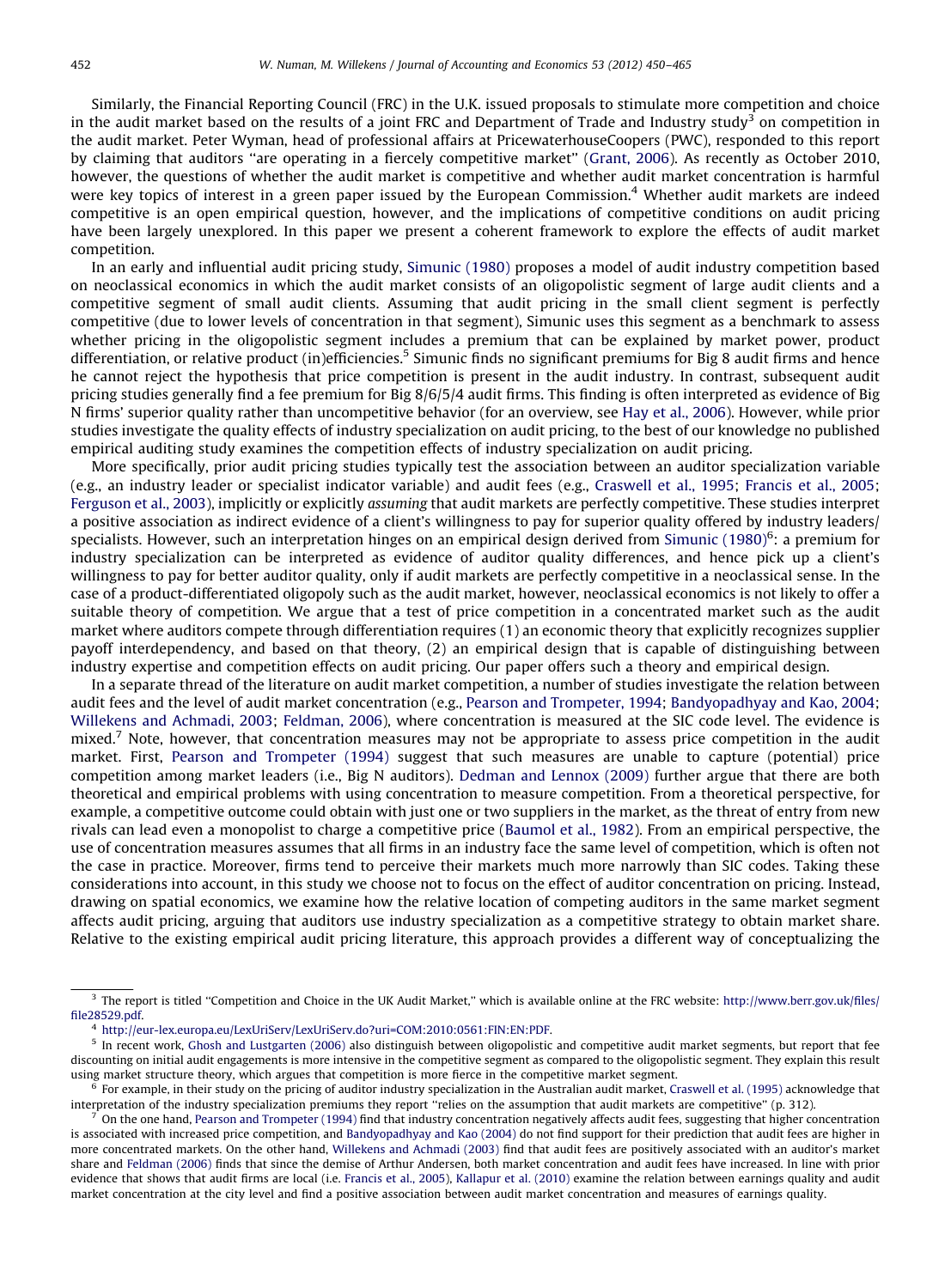<span id="page-3-0"></span>nature of competition in the market for audit services: competition is imperfect and local, and audit firms are strategic players. In addition, it also offers (to the best of our knowledge) the first formal framework to empirically explore the implications of differences in competiveness across audit market segments and regions on audit pricing.

## 3. Theory and hypotheses

Following [Chan \(1999\)](#page-14-0) and [Chan et al. \(2004\),](#page-14-0) our hypotheses are based on a spatial competition model with discriminatory pricing,<sup>8</sup> which is a variant of the model of [Hotelling \(1929\).](#page-15-0) [Hotelling \(1929\)](#page-15-0) shows how two identical, single-product firms compete on price and location in a bounded linear market. Extensions of the Hotelling model that examine markets with discriminatory pricing (i.e., [Hoover, 1936](#page-15-0); [Lederer and Hurter, 1985](#page-15-0)) argue that firms compete on price and quantity after all the firms in the market have made product entry and space decisions. $9$  Thus, competing firms that can differentiate their products may be able to maintain prices that are higher than marginal cost in equilibrium without losing market share. The basic tradeoff between price and market share underlies the profit-maximizing choices of firms' product-space locations ([Tirole, 1988](#page-15-0)). However, the product-space locations of competitors also affect firms' price elasticities: in cases in which an auditor's competitors are closely located to the auditor in product space, theory predicts that equilibrium prices will be closer to marginal cost.

Following the above literature, we assume that the audit market is not perfectly competitive and that it has a large number of heterogeneous clients that pay a unique audit fee based on client-specific characteristics. We further assume that clients value audits differently and are willing to pay different fees for audits performed by different types of auditors. This assumption is consistent with prior literature that explains demand for quality-differentiated audits in terms of agency/contracting costs ([Simunic and Stein 1987;](#page-15-0) [Watts and Zimmerman, 1986](#page-15-0)). This assumption is also consistent with [Shockley and Holt \(1983\)](#page-15-0), who show that clients differentiate between different types of audit firms, and with audit fee studies indicating that, ceteris paribus, certain clients are willing to pay a fee premium for audits performed by Big N audit firms (see, e.g., [Hay et al., 2006\)](#page-15-0) and industry specialist auditors (e.g., [Craswell et al., 1995](#page-14-0); [Francis et al., 2005](#page-15-0)). Taken together, these prior studies suggest that audit clients realize different net benefits from audits performed by different types of auditors, and that different audit clients have different auditor preferences.<sup>10</sup> Given the differentiation (or, specialization) strategy adopted by an auditor, the closer the alignment between a client's auditor preferences (which are determined by client characteristics such as industry) and an auditor's differentiation choice, the stronger the competitive position of the auditor. This implies that ex ante auditors derive some market power from industry specialization (indicating a closer fit with their clients' preferences). Our first hypothesis is thus as follows:

Hypothesis 1. The audit fee charged by the incumbent auditor is increasing in the alignment between the incumbent auditor's differentiation strategy and the client's auditor preferences.

However, the degree of auditor–client alignment is not the only factor that affects audit pricing. In line with the theoretical arguments presented above, competitors' relative product-space locations also affect the fee that the incumbent auditor will be able to charge in equilibrium. In particular, when competing auditors make specialization choices that are close to (distant from) that of the incumbent auditor, the incumbent auditor's audit fee will be under pressure (increase). In spatial models, the greatest pressure on pricing comes from the competitor who is closest to the supplier ([Hotelling, 1929;](#page-15-0) [Chan et al., 2004](#page-14-0)). In our study the closest competitor is defined as the competitor whose differentiation strategy is most similar to that chosen by the incumbent auditor. Hence, we predict that the distance in product space between the incumbent auditor and its closest competitor will affect audit pricing. This leads to our second hypothesis:

Hypothesis 2. Ceteris paribus, the audit fee charged by the incumbent auditor is increasing in the distance between the incumbent auditor's differentiation strategy and the differentiation strategy adopted by its closest competitor.

To conclude, two aspects of the incumbent auditor's location in the audit market are predicted to affect audit pricing: the incumbent auditor's location relative to the client (or auditor–client alignment) and the incumbent auditor's location relative to its closest competitor in the market.

<sup>&</sup>lt;sup>8</sup> Prior analytical audit research on audit competition mainly focuses on pricing policies such as low-balling, assuming that the market is perfectly competitive (e.g., [DeAngelo, 1981;](#page-14-0) [Magee and Tseng, 1990;](#page-15-0) [Dye, 1991](#page-14-0); [Kanodia and Mukherji, 1994\)](#page-15-0). Exceptions are [Gigler and Penno \(1995\)](#page-15-0), [Chan](#page-14-0) [\(1999\)](#page-14-0), and [Chan et al. \(2004\),](#page-14-0) who model the audit market as imperfectly competitive. By using a spatial competition framework, [Chan \(1999\)](#page-14-0) shows that low-balling is a natural consequence of competition among audit firms. [Chan et al. \(2004\)](#page-14-0) test a location model by examining the impact of the 1997 merger between Price Waterhouse and Coopers & Lybrand on audit fees in Australia. They find that after the merger, audit fees of clients in locations where the two firms were close competitors increased.

<sup>&</sup>lt;sup>9</sup> See [Shapiro \(1989\)](#page-15-0) for an overview.

<sup>&</sup>lt;sup>10</sup> Examples of net benefits from auditor differentiation include better monitoring and reduced agency costs in companies that appoint high quality auditors (e.g., industry experts). Specifically, the evidence on audit fee premiums suggests that clients value Big N and industry specialist auditors as they improve financial reporting credibility. Although direct evidence of benefits from appointing high-quality auditors is scarce, [Li et al. \(2009\)](#page-15-0) find a negative relation between various measures of auditor differentiation (such as industry leadership) and clients' cost of equity. [Reichelt and Wang \(2010\)](#page-15-0) show further that audit quality is higher when the auditor is both a national and city-specific industry specialist.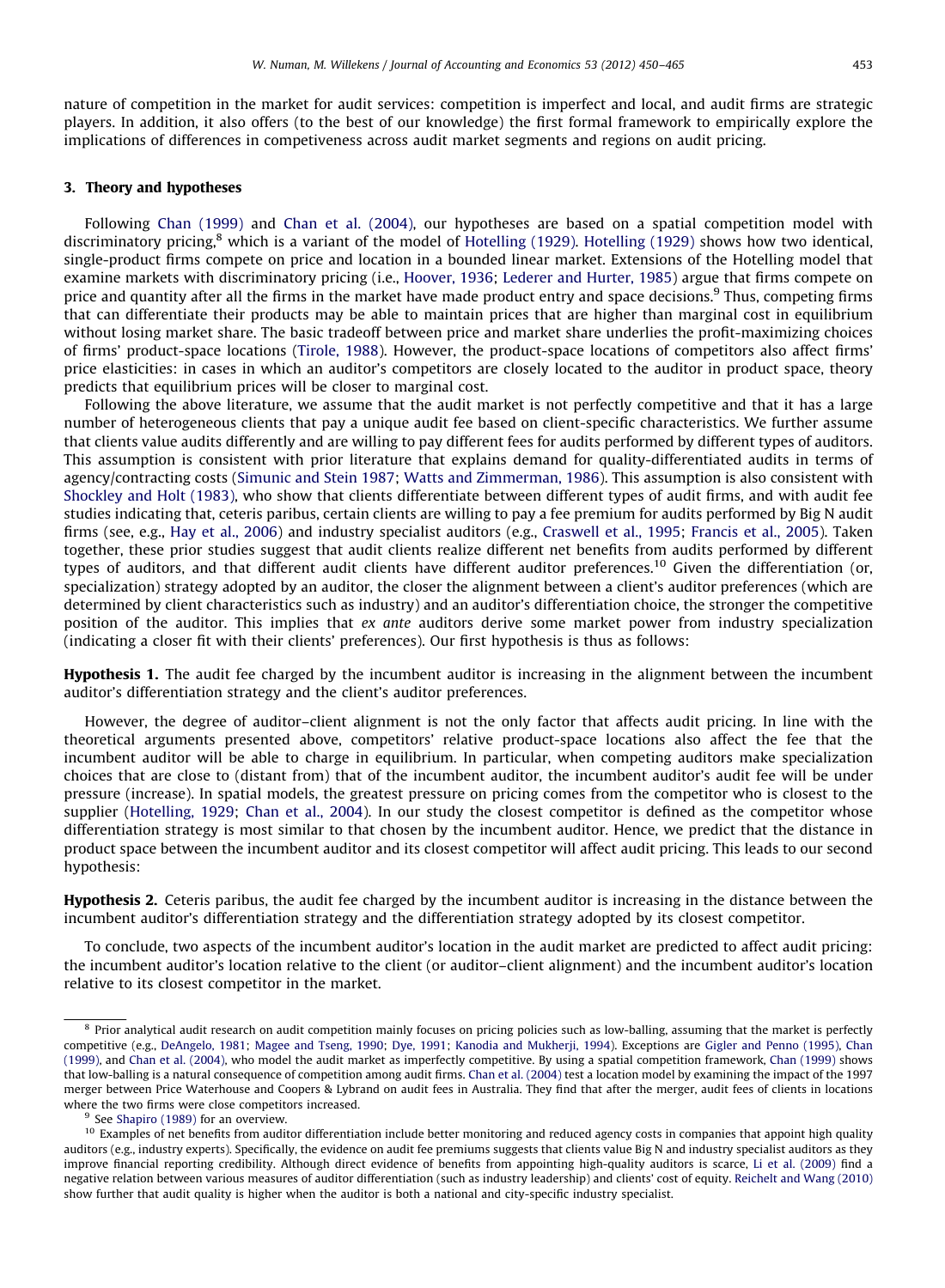# <span id="page-4-0"></span>4. Research design

#### 4.1. Model

To test our hypotheses, we specify an OLS regression model of audit fees that includes a number of explanatory variables that come from prior audit fee studies (see, e.g., [Hay et al., 2006](#page-15-0))<sup>11</sup> plus two test variables that are designed to capture the incumbent auditor's relative location in the audit market. We discuss the key explanatory variables in more detail below. In addition, to address the possibility that certain audit firm effects are overstated because of repeat observations, we cluster standard errors by audit firm using [Rogers' \(1993\)](#page-15-0) procedure, which implies that the standard errors are adjusted for heteroskedasticity and possible correlation within a cluster. We also include industry fixed effects. Specifically, we run the following OLS specification:

 $Infee = a_0 + a_1$ Alignment\_client +  $a_2$ Distance\_competitor +  $a_3$ Herf index  $+a_4$ Size +  $a_5Lnbu + a_6$ Foreign +  $a_7$ Cata +  $a_8Qu$ ick +  $a_9De + a_{10}Roi + a_{11}Loss$  $+ a_{12}Ye + a_{13}Year + a_{14}Switch + a_{15}A^{i}g\right)$ ment\_client\_national+ $\varepsilon$ . (1)

Definitions of all the variables in Eq. (1) are provided in [Table 1.](#page-5-0)

## 4.2. Measures of incumbent auditor location in the audit market

To test our hypotheses, we need to specify two types of test variables that capture different aspects of an audit office's relative location in the market: First, a measure of the incumbent auditor's location relative to the client, and second, a measure of the incumbent auditor's location relative to the closest competitor. The specification of our measures is based on a study by [Degryse and Ongena \(2005\)](#page-14-0), who document spatial price discrimination in bank lending based on location theory. [Degryse and Ongena \(2005\)](#page-14-0) also distinguish between a bank's location relative to the borrower, measured as the (geographical) distance between the lender and the borrower, and a bank's location relative to the closest competitor, measured as the (geographical) distance between the lender and the closest competitor.

To construct such location measures for the audit market, we first need to define the relevant audit market segments in which auditors compete through differentiation. We use local audit offices (based on the client's MSA) rather than national audit firms as our unit of analysis. This choice is motivated by the argument that auditor expertise is tied to individual professionals' deep personal knowledge of clients, which cannot be readily disseminated by the firm to other individuals (see, e.g., [Ferguson et al., 2003](#page-15-0); [Francis et al., 2005](#page-15-0)). Using the MSA of the client implicitly assumes that auditors geographically locate around clients, which is in line with spatial competition theory [\(Hotelling, 1929\)](#page-15-0).

Next, to capture the location of the auditor relative to the client (our first hypothesis), we specify the client's industry as the underlying client characteristic against which the auditor can be more or less aligned. We therefore employ a measure of auditor industry expertise, Alignment\_client, to test our first hypothesis. There is not one single correct way to measure industry expertise. Portfolio share measures of industry expertise focus on the ''relative distribution of audit services and related fees across various industries for each audit firm considered individually'' ([Neal and Riley, 2004](#page-15-0), p. 170). Because industry specialists deliver higher quality as a result of knowledge building within the audit firm, portfolio share measures capture the extent to which an individual audit office has invested in developing industry-specific audit technologies and thus indicate the degree of industry fit between an individual auditor and a client (i.e., the first location effect). Therefore, our main proxy for Alignment\_client is Industry portfolio share, which we define as the relative revenue share an audit firm generates in a 2-digit SIC industry relative to the total revenue generated by an audit firm in an MSA. Note however that some prior audit pricing studies measure industry expertise or specialization based on an audit firm's market share within a particular industry.<sup>12</sup> Therefore, as a robustness check, we present evidence in a supplemental analysis on market sharebased specialization variables used in prior audit pricing studies.13 We expect a positive relation between the proxies for Alignment\_client and the incumbent auditor's fees.

To capture the auditor's location relative to its closest competitor (our second hypothesis), we follow [Degryse and](#page-14-0) [Ongena \(2005\)](#page-14-0) and define a measure of supplier location in product space based on the distance between the incumbent audit supplier and its closest competitor. Measuring distance as a function of the same underlying client characteristic as above, i.e., the client's industry, we specify the distance between the incumbent auditor and its closest competitor based on industry market share. Hence, we define Distance competitor as the absolute difference between the incumbent audit

 $11$  The regression specification is similar to that in [Francis et al. \(2005\)](#page-15-0), who also examine U.S. data.

 $12$  [Neal and Riley \(2004\)](#page-15-0) claim that market share measures pick up "how well an audit firm has differentiated itself from its competitors in terms of market share within a particular industry'' [\(Neal and Riley, 2004,](#page-15-0) p. 170). Thus, by construction these measures to some extent also capture an auditor's location relative to its competitors (i.e., the second location effect in this paper). [Neal and Riley \(2004\)](#page-15-0) further suggest that market-based measures of industry specialization could fail to recognize industry expertise in large and highly competitive industries, where most of the major accounting firms generate significant revenues and hence where each of these firms devotes significant audit technologies and expertise.

 $13$  In particular, we test Leader, which is an indicator variable equal to 1 if incumbent audit office i is the market leader (highest market share) in an audit market, and 0 otherwise. We also test Specialist, which is an indicator variable equal to 1 if incumbent audit office *i* has a market share larger than 30%, and 0 otherwise. We base our market share measures of auditor–client alignment on the percentage of total audit fees in a 2-digit SIC industry per MSA in year t.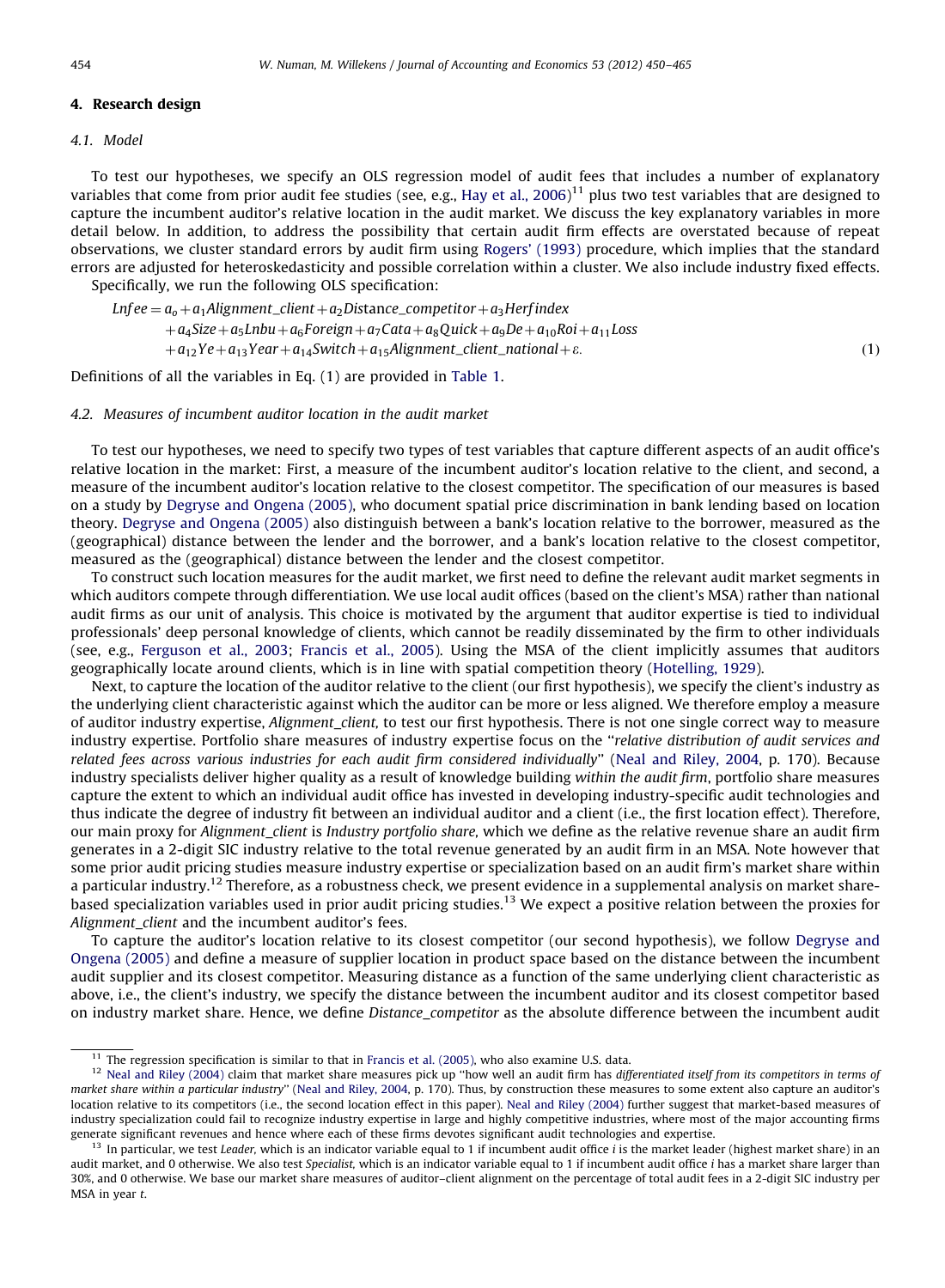<span id="page-5-0"></span>Variable definitions. Dependent variable

| Dependent variable<br>Audit Fees in \$<br><i>Infee</i>                                | audit fees in dollars<br>natural log of audit fees                                                                                                                                                                                                                                                                                                                                        |
|---------------------------------------------------------------------------------------|-------------------------------------------------------------------------------------------------------------------------------------------------------------------------------------------------------------------------------------------------------------------------------------------------------------------------------------------------------------------------------------------|
| <b>Independent variables</b><br>Alignment client variable<br>Industry portfolio share | fees an audit firm generates in a 2-digit SIC industry as a percentage of the total fees generated by an audit firm in an MSA                                                                                                                                                                                                                                                             |
| Alignment_competitor variable                                                         |                                                                                                                                                                                                                                                                                                                                                                                           |
| Distance_competitor                                                                   | smallest absolute fee market share difference between the incumbent auditor and his closest competitor in an audit<br>market. An audit market is defined as a two-digit SIC industry in a U.S. Metropolitan Statistical Area (MSA, U.S. Census<br>Bureau definition)                                                                                                                      |
| <b>Control variables</b>                                                              |                                                                                                                                                                                                                                                                                                                                                                                           |
| Herfindahl index                                                                      | herfindahl concentration index per audit market, where the Herfindahl index is calculated as $H = \sum_{i=1}^{n} s_i^2$ , where <i>i</i> is an<br>audit office in an audit market and s is market share in an audit market based on audit fees.<br>An audit market is defined as a two-digit SIC industry in a U.S. Metropolitan Statistical Area (MSA, U.S. Census Bureau<br>definition) |
| Total Assets in million \$                                                            | total assets in million of dollars                                                                                                                                                                                                                                                                                                                                                        |
| Size                                                                                  | natural log of total assets                                                                                                                                                                                                                                                                                                                                                               |
| # of BU segments                                                                      | number of business segments                                                                                                                                                                                                                                                                                                                                                               |
| Lnbu                                                                                  | natural log of number of business segments                                                                                                                                                                                                                                                                                                                                                |
| # of Geographical<br>segments                                                         | number of foreign segments                                                                                                                                                                                                                                                                                                                                                                |
| Foreign                                                                               | natural log of total foreign segments                                                                                                                                                                                                                                                                                                                                                     |
| Cata                                                                                  | ratio of current assets to total assets                                                                                                                                                                                                                                                                                                                                                   |
| Quick                                                                                 | ratio of current assets (less inventories) to current liabilities                                                                                                                                                                                                                                                                                                                         |
| De                                                                                    | ratio of long-term debt to total assets                                                                                                                                                                                                                                                                                                                                                   |
| Roi                                                                                   | ratio of earnings before interest and tax to total assets                                                                                                                                                                                                                                                                                                                                 |
| Loss                                                                                  | indicator variable equal to 1 if loss in current year, 0 otherwise                                                                                                                                                                                                                                                                                                                        |
| Ye                                                                                    | indicator variable equal to 1 if non-December 31st year-end, 0 otherwise                                                                                                                                                                                                                                                                                                                  |
| Opinion                                                                               | indicator variable equal to 1 if a client receives a qualified opinion, 0 otherwise                                                                                                                                                                                                                                                                                                       |
| Switch                                                                                | indicator variable equal to 1 if a client changed its' auditor in a year, 0 otherwise                                                                                                                                                                                                                                                                                                     |
| Specialist                                                                            | indicator variable equal to 1 when an audit firm has a fee market share of at least 30% in an audit market, 0 otherwise. An<br>audit market is defined as a two-digit SIC industry in a U.S. Metropolitan Statistical Area (MSA, U.S. Census Bureau<br>definition)                                                                                                                        |
| Leader                                                                                | indicator variable equal to 1 when an audit firm has the largest fee market share in an audit market, 0 otherwise. An audit<br>market is defined as a two-digit SIC industry in a U.S. Metropolitan Statistical Area (MSA, U.S. Census Bureau definition)                                                                                                                                 |
| Industry portfolio<br>share_national                                                  | fees an audit firm generates in a 2-digit SIC industry as a percentage of the total fees generated by and audit firm<br>nationwide                                                                                                                                                                                                                                                        |
| Specialist_national<br>Leader national                                                | indicator variable equal to 1 when an audit firm has a fee market share of at least 30% in a 2 digit SIC industry, 0 otherwise<br>indicator variable equal to 1 when an audit firm has the largest fee market share in a 2-digit SIC industry, 0 otherwise                                                                                                                                |

office's market share in the client's industry and the market share of the competitor that is closest (in terms of market share) to the incumbent auditor.<sup>14</sup> This measure captures the incumbent auditor's market power vis-à-vis its closest competitor, or how much the closest competitor differs from the incumbent auditor in terms of industry market share. We expect a positive relation between Distance\_competitor and the incumbent auditor's fee.<sup>15</sup>

# 4.3. Control variables

Consistent with [Degryse and Ongena \(2005\)](#page-14-0), we explicitly control for potential market power effects due to supplier concentration by including the Herfindahl index as a control variable in the model (Herfindex). Prior audit fee studies also report significant effects of the Herfindahl index ([Pearson and Trompeter, 1994](#page-15-0)). Next, in line with prior audit fee research (see [Hay et al., 2006\)](#page-15-0), we include control variables that capture the fee impact of size (Size), complexity (Ln bu and Foreign), and risk (Cata, Quick, De, Roi, and Loss). We further include indicator variables for non-December year-ends (Ye) and switching (Switch). We also control for industry specialization effects at the national level (Industry portfolio share\_national), as prior evidence suggests that both national and office-specific industry expertise is priced ([Francis et al., 2005](#page-15-0); [Ferguson et al.,](#page-15-0) [2003](#page-15-0)). Finally, indicators for year effects are included.

<sup>&</sup>lt;sup>14</sup> Note that we compute the absolute distance between the incumbent and its closest competitor, as competitive pressure can originate not only from a close competitor that has more market share than the incumbent auditor, but also from one that has less market share. In addition, an absolute measure is warranted as the analysis already controls for the effect of auditor specialization per se.

<sup>&</sup>lt;sup>15</sup> Note that we specify the first (auditor-client) location variable in terms of alignment, whereas we specify the second (auditor-competitor) location variable in terms of distance. We adopt these 'opposite' specifications so that a positive sign can be predicted for each test variable, as this facilitates comparison of the test variables' results. In particular, this setup will indicate whether positive price premiums that derive from an auditor's industry specialization are due to auditor–client alignment and/or to the distance this alignment creates relative to the closest competitor.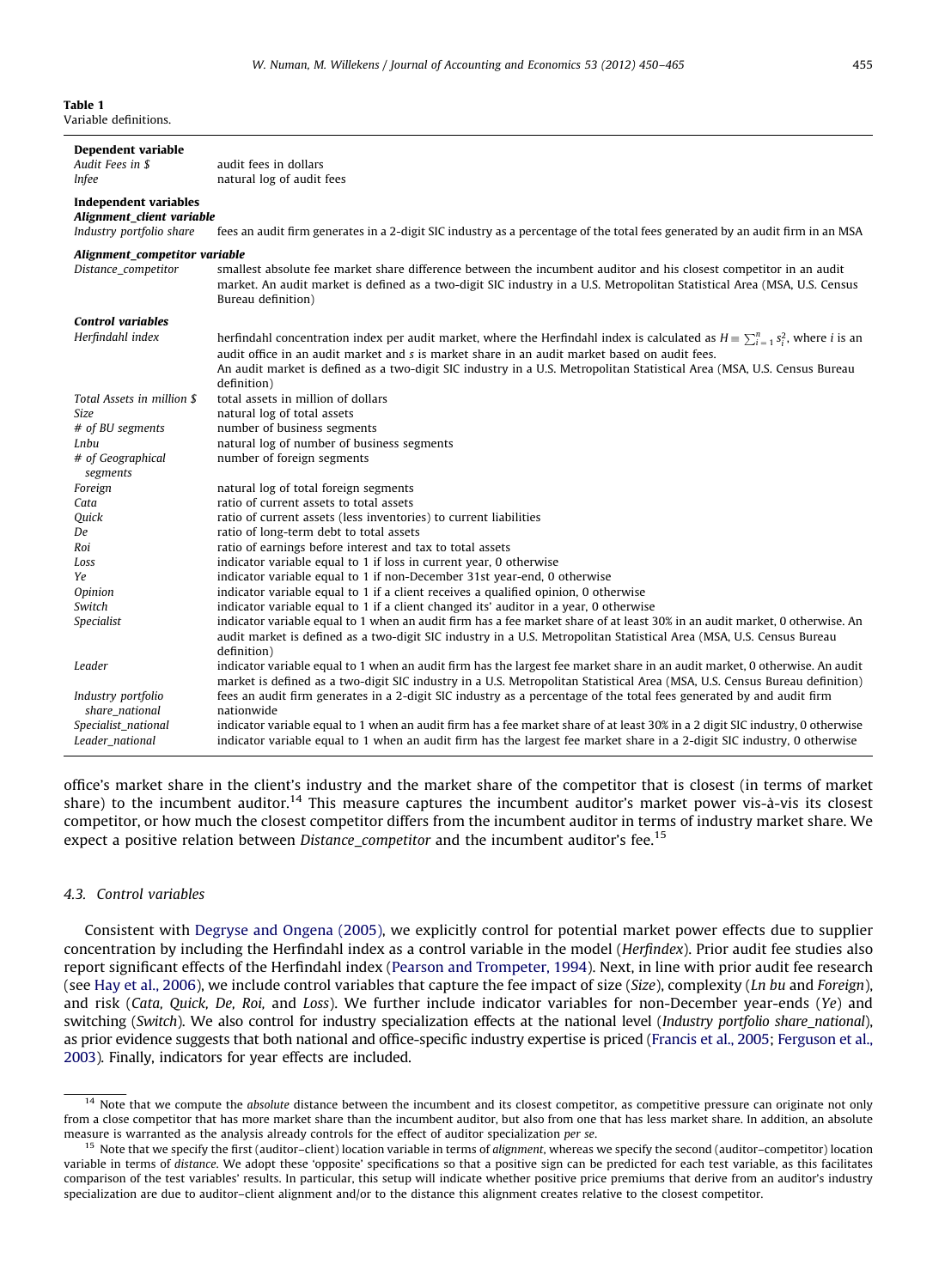# <span id="page-6-0"></span>5. Sample and data

In this study we focus attention on Big 4 audit pricing. First, the most basic spatial location choice is that of large versus small auditor, and hence we want to keep this location choice constant in our analysis. Second, prior studies on the fee effects of industry specialization also focus on Big 4 audit markets ([Ferguson et al., 2003;](#page-15-0) [Francis et al., 2005\)](#page-15-0). Third, the theory of location economics typically applies to oligopolistic settings with only a few suppliers, which is consistent with the Big 4 oligopoly. However, it is possible that (at least some) non-Big 4 audit firms compete with Big 4 audit firms at the local MSA level for clients. That is, in some audit markets a non-Big 4 audit supplier could be the closest competitor of a Big 4 audit firm. Therefore, in supplemental tests we re-run our analysis measuring Distance\_competitor based on the entire (Big 4 and non-Big 4) audit market.

We collect financial statement data for Big 4 audit clients from the Compustat Industrial Annual and Segment files. Audit fee data come from Audit Analytics.16 Audit Analytics has audit fee data available for 2000 onwards. Several studies that investigate audit fees immediately after the introduction of SOX find that audit fees increased, especially for higher risk clients ([Griffin and Lont, 2007](#page-15-0); [Asthana et al., 2009\)](#page-14-0). Other studies show that switching activity (in terms of both dismissals and resignations) increased after SOX ([Griffin and Lont, 2005](#page-15-0); [Ettredge et al., 2007](#page-15-0)). We therefore focus only on more recent years in the databases, namely, 2005 and 2006, as these years are likely to be more stable.

[Table 2](#page-7-0) shows the composition of our sample. We start with Big 4 client observations for which audit fees are available in Audit Analytics and all data items necessary to compute the competition variables (i.e. Industry Portfolio Share and Distance\_competitor) are available in Compustat. We exclude firms in the financial sector (SIC codes 6000–6999). Like [Francis et al. \(2005\)](#page-15-0), for each MSA we require a minimum of two clients per 2-digit SIC industry, to make sure that audit offices are able to compete for different clients. In addition, because we are testing a location model that applies to oligopolistic settings, we exclude observations in MSAs where there is only one Big 4 supplier that is de facto a monopolist in the market.<sup>17</sup> This yields a (market) sample of 3,769 observations that we use to compute the values of the test variables in Eq. (1). Next, we also exclude 665 observations due to missing values related to the control variables in the audit fee model, and 467 client observations with auditors that are not located in the same MSA as the client.<sup>18</sup> Finally, to control for outliers, we winsorize all regression variables in model (1) at the top and bottom 1% levels.<sup>19</sup> Our final sample used in the regression analysis consists of 2,637 firm-year observations for the 2005–2006 period, and 1,573 unique clients.

[Table 3](#page-7-0) reports some statistics with respect to the composition of the Big 4 audit markets at office level. In particular, the statistics relate to the broader sample of 3,769 Big 4 client observations (as indicated in the top half of [Table 2](#page-7-0)). The average (median) number of Big 4 clients per MSA is 36.2 (12), and per industry is 48.3 (17.5). In each MSA, the average (median) number of clients per Big 4 audit firm is 10.7 (4) and per industry is 7.5 (4). In addition, based on this broader sample the average (median) distance (in terms of market share) to the closest competitor across market segments is 24.4% (13.8%) (Distance\_competitor), and the average (median) portfolio share an audit firm has in a 2-digit SIC industry (Industry portfolio share) is 18.7% (11.3%).

Descriptive statistics for the regression variables are presented in [Table 4](#page-8-0) (based on the final sample size in [Table 2](#page-7-0)). The average (median) audit fee is \$2,349,520 (\$1,106,600). For both years, the average (median) distance (in terms of market share) to the closest competitor is 24.9% (14.8%) (Distance\_competitor), and an audit firm generates on average (median) 18.0% (11.3%) of its total MSA fees in one 2-digit SIC industry (Industry portfolio share). [Table 4](#page-8-0) also presents descriptive statistics for the control variables. The average (median) client size is \$3,877 (\$534) million. During the sample period, 6.3% of the clients switch auditors. The average (median) Herfindahl index is 0.480 (0.449).

# 6. Results

[Table 5](#page-9-0) presents Pearson and Spearman correlations for the variables in Eq. (1). Correlations between the dependent and independent variables are as expected and no correlations above 0.50 are identified, except for Herfindex, which is highly correlated with Distance\_competitor. As we aim to isolate the effect of competitive pressure from the closest competitor, we include Herfindex in our model to control for competitive effects through market concentration (see also, [Degryse and Ongena, 2005](#page-14-0)).<sup>20</sup> Because the highest variance inflation factor in estimating Eq. (1) is 3.4, we conclude that our results are not affected by multicollinearity.

<sup>&</sup>lt;sup>16</sup> We identify client location based on Compustat data, in line with previous literature that also allocated sample observations to an MSA based on location of corporate headquarters of the client as reported in Compustat (i.e. [Francis et al., 2005](#page-15-0)). Because the Compustat database only discloses the location of the most recent year in the database, 2005 locations for companies that changed location in 2006 could be miscoded. Note that auditor location in our study is determined using Audit Analytics.

<sup>&</sup>lt;sup>17</sup> Note that in monopolistic markets all competition measures in our model (i.e., industry specialization, distance to closest competitor, and Herfindex) converge to the same value, namely, one. In supplementary analysis we test our hypotheses including monopolistic observations, in which case the distance between the monopolist auditor and his closest competitor is equal to one (or 100%), and the results are consistent.

<sup>&</sup>lt;sup>18</sup> In sensitivity tests we also run our tests including these out-of-MSA suppliers. The results do not change.

<sup>&</sup>lt;sup>19</sup> We also truncate the data at the top and bottom 1% level and the results continue to go through.

<sup>&</sup>lt;sup>20</sup> Note that while Distance\_competitor and Herfindex, are highly correlated in our sample due to the small number of suppliers in the Big 4 market segment, the two variables measure different aspects of competition. For example, in highly concentrated markets the closest competitor can be more or less distant. To see this, consider a market with two suppliers that each have a market share of 50%. For this market Herfindex is equal to 0.5 but the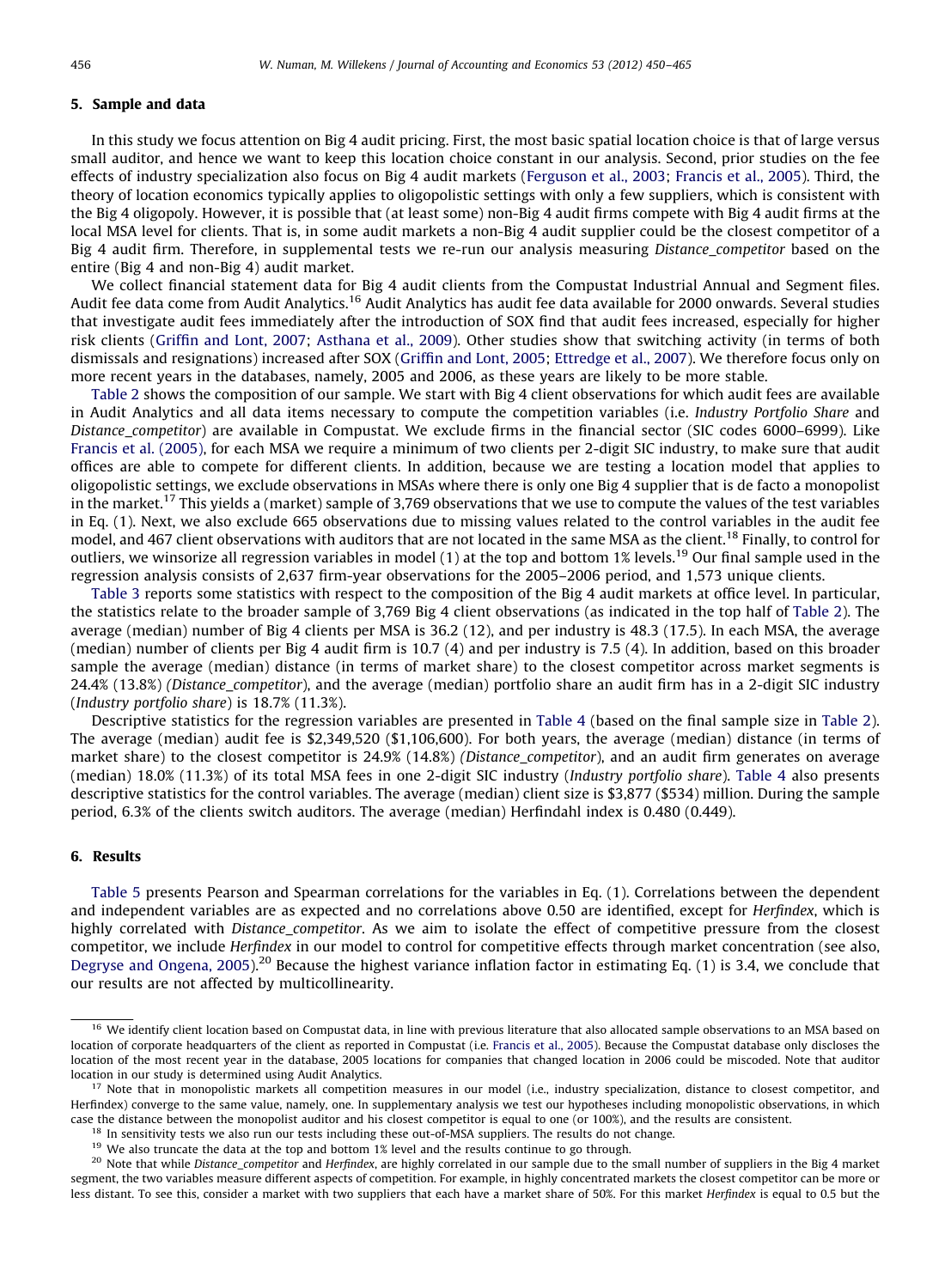#### <span id="page-7-0"></span>Table 2 Sample selection.

| Selection of Big 4 client sample                                                                                                                                                                     | Time period: 2005-2006         |       |
|------------------------------------------------------------------------------------------------------------------------------------------------------------------------------------------------------|--------------------------------|-------|
| Big 4 clients with positive audit fees in Audit Analytics<br>Big 4 clients for which all data items necessary to compute the competition<br>variables are available in Compustat and Audit Analytics | 14.220<br>8.822                |       |
| Less<br><b>Financial Sector</b><br>Clients in markets with only one supplier<br>Less than two observations per audit market                                                                          | $-2.611$<br>$-1.944$<br>$-498$ |       |
| Big 4 market sample for computation of competition variables                                                                                                                                         |                                | 3.769 |
| Less<br>Observations excluded due to missing values related to control variables in fee model<br>Clients with an out-of-MSA auditor                                                                  | $-665$<br>$-467$               |       |
| Final sample used in audit fee regressions                                                                                                                                                           |                                | 2.637 |

#### Table 3

Descriptive statistics Big 4 market sample on MSA level.

|                                              |     | <b>Year 2005</b> | <b>Year 2006</b> |        |                        |     |
|----------------------------------------------|-----|------------------|------------------|--------|------------------------|-----|
| Number of audit markets<br>Number of clients |     | 282<br>2.154     | 223<br>1.615     |        |                        |     |
|                                              | Min | 25th percentile  | Median           | Mean   | <b>75th Percentile</b> | Max |
| Clients per MSA                              |     | 5                | 12               | 36.240 | 45.5                   | 276 |
| Clients per industry                         |     | 6                | 17.5             | 48.320 | 43                     | 391 |
| Number of clients per industry per MSA       |     |                  | 4                | 7.463  | 8                      | 64  |
| Number of clients per audit firm per MSA     |     | ∠                | 4                | 10.707 | 12.5                   | 73  |

The descriptive statistics in Table 3 are based on the broadest possible sample of clients in the relevant industries and markets for which data to compute the competition variables are available from Compustat and Audit Analytics, and which are audited by Big 4 audit firms in 2005-2006 in the U.S. (3,769 clients). An Audit market is a two-digit SIC industry in a U.S. Metropolitan Statistical Area (MSA, U.S. census bureau definition).

[Table 6](#page-10-0) presents the results of estimating Eq. (1) using our sample of Big 4 audits (2,637 observations), thereby excluding out-of-MSA auditors from the sample as well as those markets in which there is only one Big 4 supplier. As we also note above, to address the possibility that certain audit firm effects are overstated because of repeat observations, we cluster standard errors per audit firm using [Rogers' \(1993\)](#page-15-0) procedure.<sup>21</sup> This results in a total of four audit firm clusters (the Big 4 firms). We also include industry fixed effects. In [Table 6](#page-10-0) we use Industry portfolio share as our measure of auditor–client alignment. We report the results of three regressions: (1) a regression testing only for the effect of our measure of auditor–client alignment, (this test is similar to prior audit pricing studies that investigate the effect of industry specialization in city markets); (2) a regression testing our model as specified in Eq. (1), that is, testing for the effects of both auditor–client alignment and distance to closest competitor and (3) a regression testing our model as specified in Eq. (1) where we also include the interaction between Distance\_competitor and Industry portfolio share, thus investigating whether the two constructs are independent from each other.

All regression models in [Table 6](#page-10-0) are significant (p < 0.0001), with adjusted-R<sup>2</sup>s between 0.7118 and 0.7129. In the first column, we find that consistent with our prediction in [Hypothesis 1](#page-3-0), the coefficient on Industry portfolio share is positive (coefficient  $=0.376$ ) and significant (p-value  $< 0.01$ ), suggesting that auditor-client alignment positively affects the audit fees that auditors can charge. When Distance\_competitor enters the analysis in the second column, we find that the coefficient on Industry portfolio share remains significant (p-value < 0.01), albeit the size of the coefficient drops from 0.376 to 0.294. Further, consistent with [Hypothesis 2,](#page-3-0) the coefficient on Distance\_competitor is positive (coefficient=0.290) and significant (*p*-value  $<$  0.05), indicating that audit pricing is affected not only by the auditor's location relative to the client, but also by the auditor's location relative to its closest industry competitor. The coefficients in [Table 6](#page-10-0) can be interpreted as

(footnote continued)

distance is 0%. However, in another concentrated market with two suppliers that have market shares of 40% and 60%, Herfindex is little changed at 0.52 but the distance is much larger at 20%.

 $21$  The standard errors are adjusted for heteroskedasticity and possible correlation within a cluster.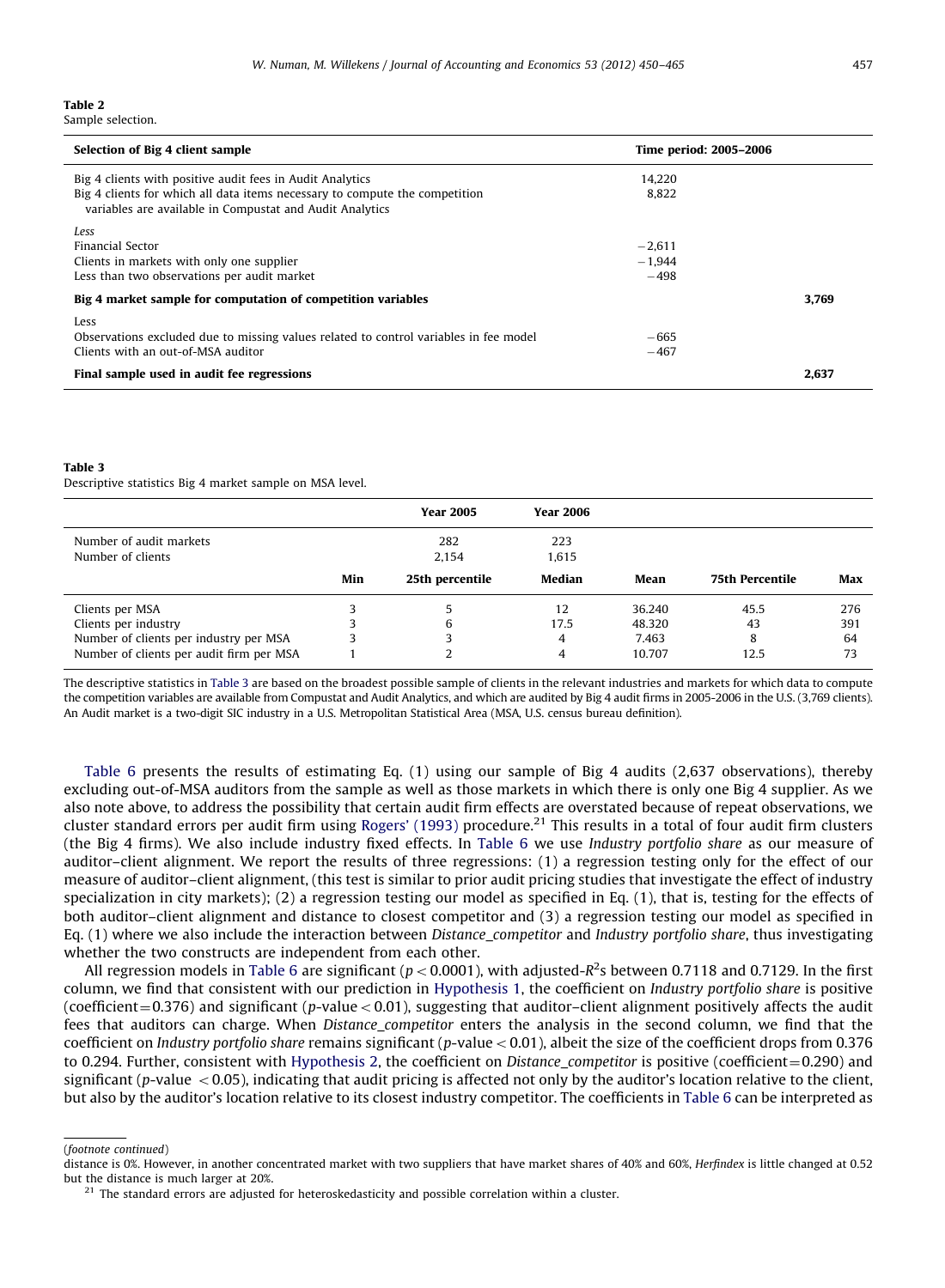<span id="page-8-0"></span>Descriptive statistics regression variables audit fee model (MSA level), years 2005–2006.

|                                                              | N    | Mean      | <b>StdDev</b> | Min      | P <sub>25</sub> | Median    | P75       | <b>Max</b> |
|--------------------------------------------------------------|------|-----------|---------------|----------|-----------------|-----------|-----------|------------|
| Dependent variable                                           |      |           |               |          |                 |           |           |            |
| Audit fee in \$                                              | 2637 | 2,349,520 | 4,079,425     | 2600     | 511,200         | 1,106,600 | 2,475,250 | 82,249,000 |
| Lnfee                                                        | 2637 | 13.923    | 1.254         | 7.863    | 13.145          | 13.917    | 14.722    | 18.225     |
| <b>Independent variables</b><br><b>Competition variables</b> |      |           |               |          |                 |           |           |            |
| Industry portfolio share                                     | 2637 | 0.180     | 0.178         | 0.003    | 0.050           | 0.113     | 0.255     | 0.849      |
| Distance_competitor                                          | 2637 | 0.249     | 0.251         | 0.003    | 0.057           | 0.148     | 0.395     | 0.923      |
| Herfindalh index                                             | 2637 | 0.480     | 0.163         | 0.261    | 0.356           | 0.449     | 0.558     | 0.931      |
| <b>Control variables</b>                                     |      |           |               |          |                 |           |           |            |
| Total assets in million \$                                   | 2637 | 3877      | 13,140        | 2        | 135             | 534       | 2201      | 219,015    |
| <b>Size</b>                                                  | 2637 | 6.343     | 1.960         | 1.913    | 4.903           | 6.281     | 7.697     | 10.943     |
| # of BU segments                                             | 2637 | 2.013     | 1.808         | 0.000    | 1.000           | 1.000     | 3.000     | 10.000     |
| Lnbu                                                         | 2637 | 0.512     | 0.666         | 0.000    | 0.000           | 0.000     | 1.099     | 1.946      |
| # of geographical segments                                   | 2637 | 2.725     | 3.892         | 0.000    | 0.000           | 0.000     | 5.000     | 24.000     |
| Foreign                                                      | 2637 | 0.727     | 0.928         | 0.000    | 0.000           | 0.000     | 1.609     | 2.708      |
| Cata                                                         | 2637 | 0.511     | 0.260         | 0.051    | 0.304           | 0.502     | 0.720     | 0.982      |
| <b>Quick</b>                                                 | 2637 | 2.556     | 2.719         | 0.262    | 1.010           | 1.580     | 3.008     | 16.354     |
| De                                                           | 2637 | 0.199     | 0.241         | 0.000    | 0.001           | 0.126     | 0.299     | 1.202      |
| Roi                                                          | 2637 | $-0.011$  | 0.277         | $-1.371$ | $-0.014$        | 0.069     | 0.121     | 0.359      |
| Loss                                                         | 2637 | 0.320     | 0.466         | 0.000    | 0.000           | 0.000     | 1.000     | 1.000      |
| Ye                                                           | 2637 | 0.292     | 0.455         | 0.000    | 0.000           | 0.000     | 1.000     | 1.000      |
| Switch                                                       | 2637 | 0.063     | 0.242         | 0.000    | 0.000           | 0.000     | 0.000     | 1.000      |
| Specialist                                                   | 2637 | 0.578     | 0.494         | 0.000    | 0.000           | 1.000     | 1.000     | 1.000      |
| Leader                                                       | 2637 | 0.452     | 0.498         | 0.000    | 0.000           | 0.000     | 1.000     | 1.000      |
| Industry portfolio share_national                            | 2637 | 0.061     | 0.039         | 0.001    | 0.022           | 0.068     | 0.086     | 0.159      |
| Specialist_national                                          | 2637 | 0.396     | 0.489         | 0.000    | 0.000           | 0.000     | 1.000     | 1.000      |
| Leader national                                              | 2637 | 0.299     | 0.458         | 0.000    | 0.000           | 0.000     | 1.000     | 1.000      |

Variables are defined as in [Table 1.](#page-5-0)

follows. When an auditor's Industry portfolio share increases with one standard deviation (i.e. 17.8%), the audit fee increases with 6.92% (ceteris paribus), when there is no control included for distance to closest competitor. However, when Distance\_competitor is included in the model, this increase in audit fee is only 5.37% (ceteris paribus). In addition, when distance\_competitor increases with one standard deviation (i.e. 25.1%) the audit fee increases with 7.55% (ceteris paribus). In sum, these results indicate that an auditor derives market power not only from developing specialized knowledge about a client's industry per se, but also from differentiating itself from its closest competitor. The last column of the panels in [Table 6](#page-10-0) shows the results of a regression model including the interaction term between Industry portfolio share and Distance\_competitor (Distance x Industry portfolio share). The interaction term is not significant  $(p$ -value $=0.5489)$  while *Industry portfolio share* and Distance\_competitor remain significant (resp., p-values are 0.0908 and 0.0702) in the predicted direction (resp., coefficients are 0.398 and 0.350), suggesting that these two variables are not interdependent.

The regression coefficients on the client-level control variables are consistent with expected signs based on previous research, except for De and Ye, which are not significant. Interestingly, the national-level Alignment client variable (Industry portfolio share national) is also not significant. Recall that Switch and Herfindex are included to capture alternative explanations for competition between audit offices. The results on Switch are in line with expectations, that is, the Switch dummy is significantly negative (with p-value < 0.05), consistent with audit offices following a low-balling strategy in order to attract new clients. The Herfindahl index has a significantly negative impact on audit fees ( $p < 0.01$ ), which may suggest that in more concentrated market segments competition is more intense. This is consistent with theoretical arguments put forward by [Stiglitz \(1987\)](#page-15-0) using a customer search model demonstrating that concentrated markets can be more competitive than atomistic markets, as it may be less costly for customers to search for all available prices when there are few suppliers.

Taken together, the results in [Table 6](#page-10-0) indicate that audit offices do compete on audit fees but that they can soften this competition, and hence earn a fee premium, by specializing in certain industries, particularly industries that are distant from the industry expertise of competitors. Competition in the audit market is thus in line with spatial competition in a Hotelling-type model. Although prior studies document that, ceteris paribus, industry specialist auditors are able to charge higher audit fees, market share-based measures of industry specialization pick up both auditor–client alignment effects (market power through specialized knowledge) as well as market share distance effects (market power through differentiation from the closest competitor). We illustrate that a portion of the industry specialization premiums documented in prior studies can be attributed to the incumbent auditor's industry market share distance from its closest competitor, and thus not only from industry specialization (or client alignment) per se.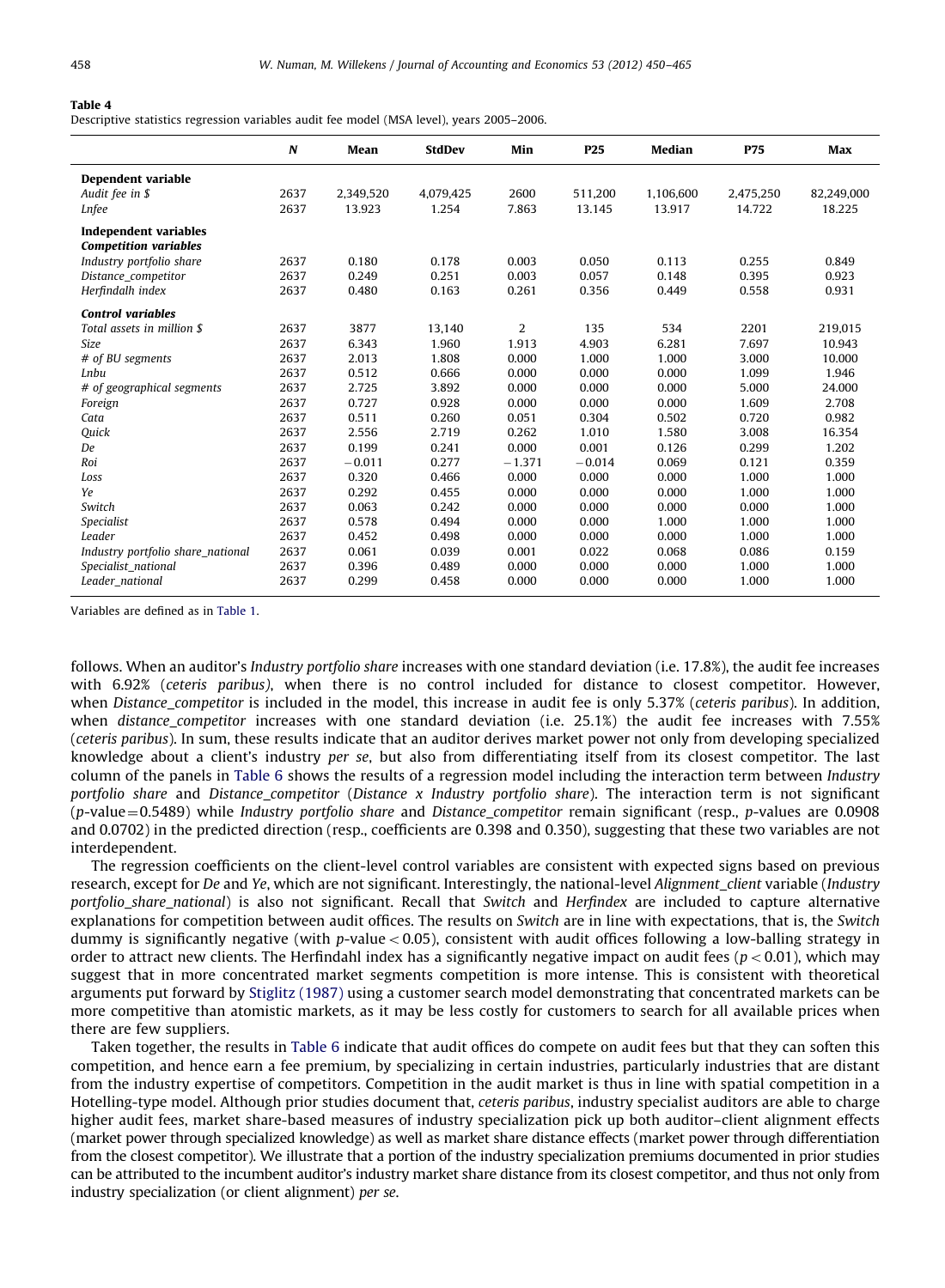<span id="page-9-0"></span>Correlations regression variables audit fee sample on MSA level.

|    | Variable                               | $\mathbf{1}$           | $\overline{2}$           | 3               | 4                 | 5                      | 6                      | 7                      | 8                 | 9                 | 10         |
|----|----------------------------------------|------------------------|--------------------------|-----------------|-------------------|------------------------|------------------------|------------------------|-------------------|-------------------|------------|
| 1  | <b>Lnfee</b>                           | 1.00                   | $0.23***$                | 0.03            | $-0.09***$        | $0.81***$              | $0.37***$              | $0.29***$              | $-0.36***$        | $-0.33***$        | $0.27***$  |
| 2  | Industry portfolio share               | $0.18***$              | 1.00                     | $0.22***$       | 0.02              | $0.17***$              | 0.01                   | $0.12***$              | $-0.05***$        | $0.04***$         | 0.01       |
| 3  | Distance_competitor                    | $0.04***$              | $0.26***$                | 1.00            | $0.64***$         | $0.05***$              | 0.01                   | $-0.05***$             | $-0.02$           | $-0.06***$        | $0.07***$  |
| 4  | Herfindex                              | $-0.07***$             | $0.12***$                | $0.78***$       | 1.00              | $-0.04*$               | $-0.01$                | $-0.10***$             | 0.03              | $-0.04***$        | $0.06***$  |
| 5  | Size                                   | $0.79***$              | $0.18***$                | $0.06***$       | $-0.03$           | 1.00                   | $0.33***$              | $0.18***$              | $-0.57***$        | $-0.41***$        | $0.43***$  |
| 6  | Lnbu                                   | $0.36***$              | 0.03                     | 0.01            | $-0.01$           | $0.35***$              | 1.00                   | $0.39***$              | $-0.17***$        | $-0.20***$        | $0.15***$  |
| 7  | Foreign                                | $0.27***$              | $0.07***$                | $-0.05***$      | $-0.10***$        | $0.19***$              | $0.40***$              | 1.00                   | $0.05***$         | 0.01              | $-0.07***$ |
| 8  | Cata                                   | $-0.34***$             | $-0.11***$               | $-0.01$         | $0.03*$           | $-0.56***$             | $-0.18***$             | $0.05***$              | 1.00              | $0.57***$         | $-0.56***$ |
| 9  | <b>Ouick</b>                           | $-0.32***$             | $-0.01$                  | 0.00            | 0.03              | $-0.35***$             | $-0.22***$             | $-0.08***$             | $0.51***$         | 1.00              | $-0.41***$ |
| 10 | De                                     | $0.12***$              | $0.06***$                | $0.05***$       | $0.05***$         | $0.22***$              | $0.04***$              | $-0.10***$             | $-0.41***$        | $-0.22***$        | 1.00       |
| 11 | Roi                                    | $0.33***$              | 0.01                     | $-0.04*$        | $-0.10***$        | $0.49***$              | $0.20***$              | $0.14***$              | $-0.33***$        | $-0.22***$        | 0.01       |
| 12 | Loss                                   | $-0.30***$             | 0.01                     | $0.05***$       | $0.08***$         | $-0.42***$             | $-0.21***$             | $-0.13***$             | $0.27***$         | $0.26***$         | $0.11***$  |
| 13 | Ye                                     | $-0.04*$               | $-0.07***$               | $-0.08***$      | $-0.08***$        | $-0.08***$             | $0.05***$              | $0.09***$              | $0.11***$         | $-0.06***$        | $0.07***$  |
| 14 | Switch                                 | $-0.12***$             | 0.00                     | $-0.04***$      | $-0.03$           | $-0.02$                | $0.04***$              | 0.03                   | $-0.01$           | $-0.01$           | 0.00       |
| 15 | Specialist                             | $0.18***$              | $0.28***$                | $0.38***$       | $0.16***$         | $0.19***$              | $0.05***$              | 0.01                   | $-0.08***$        | $-0.04*$          | 0.02       |
| 16 | Leader                                 | $0.18***$              | $0.33***$                | $0.49***$       | $0.23***$         | $0.17***$              | $0.04*$                | 0.03                   | $-0.05***$        | $-0.02$           | 0.02       |
| 17 | Industry portfolio share_national      | 0.02                   | $0.14***$                | $-0.10***$      | $-0.13***$        | $-0.06***$             | $-0.04***$             | $0.06***$              | $0.16***$         | $0.17***$         | $-0.08***$ |
| 18 | Specialist_national                    | $0.08***$              | $0.06***$                | $0.13***$       | $0.03*$           | $0.12***$              | $0.07***$              | $0.07***$              | $-0.04**$         | $-0.03$           | 0.00       |
| 19 | Leader_national                        | $0.08***$              | $0.05***$                | $0.11***$       | 0.02              | $0.11***$              | $0.05***$              | $0.06***$              | $-0.05***$        | $-0.04*$          | 0.02       |
|    |                                        |                        |                          |                 |                   |                        |                        |                        |                   |                   |            |
|    | Variable                               | 11                     | 12                       | 13              | 14                | 15                     | 16                     | 17                     | 18                | 19                |            |
| 1  | Lnfee                                  | $0.30***$              | $-0.33***$               | $-0.03$         | $-0.07***$        | $0.19***$              | $0.19***$              | 0.00                   | $0.09***$         | $0.09***$         |            |
| 2  | Industry portfolio_share               | $-0.04***$             | 0.03                     | $-0.08***$      | $-0.02$           | $0.33***$              | $0.37***$              | $0.27***$              | $0.06***$         | $0.05***$         |            |
| 3  | Distance_competitor                    | $-0.02$                | 0.02                     | $-0.06***$      | $-0.04***$        | $0.44***$              | $0.51***$              | $-0.12***$             | $0.16***$         | $0.12***$         |            |
| 4  | Herfindex                              | $-0.07***$             | $0.08***$                | $-0.08***$      | $-0.03$           | $0.17***$              | $0.22***$              | $-0.16***$             | $0.05***$         | $0.03*$           |            |
| 5  | Size                                   | $0.40***$              | $-0.42***$               | $-0.07***$      | $-0.02$           | $0.19***$              | $0.17***$              | $-0.09***$             | $0.11***$         | $0.11***$         |            |
| 6  | Lnbu                                   | $0.14***$              | $-0.21***$               | $0.05***$       | $0.04**$          | $0.05***$              | $0.03*$                | $-0.04**$              | $0.07***$         | $0.05***$         |            |
| 7  | Foreign                                | $0.10***$              | $-0.13***$               | $0.09***$       | 0.03              | 0.00                   | 0.02                   | $0.08***$              | $0.07***$         | $0.06***$         |            |
| 8  | Cata                                   | $-0.23***$             | $0.26***$                | $0.11***$       | 0.00              | $-0.09***$             | $-0.06***$             | $0.18***$              | $-0.04**$         | $-0.05***$        |            |
| 9  | <b>Quick</b>                           | $-0.16***$             | $0.17***$                | $-0.04***$      | $-0.02$           | $-0.07***$             | $-0.05***$             | $0.24***$              | $-0.02$           | $-0.04***$        |            |
| 10 | De                                     | $0.05***$              | $-0.02$                  | $-0.09***$      | 0.01              | $0.07***$              | $0.06***$              | $-0.13***$             | 0.00              | 0.02              |            |
| 11 | Roi                                    | 1.00                   | $-0.78***$               | $0.06***$       | $-0.02$           | 0.02                   | 0.00                   | $-0.18***$             | $0.05***$         | $0.06***$         |            |
| 12 | Loss                                   | $-0.66***$             | 1.00                     | $-0.05***$      | 0.03              | $-0.04***$             | $-0.02$                | $0.12***$              | $-0.05***$        | $-0.04***$        |            |
| 13 | Ye                                     | $0.09***$              | $-0.05***$               | 1.00            | 0.01              | $-0.06***$             | $-0.03$                | $-0.08***$             | $-0.01$           | 0.01              |            |
| 14 | Switch                                 | 0.01                   | 0.03                     | 0.01            | 1.00              | $-0.03$                | $-0.04**$              | $-0.02$                | 0.01              | $0.04***$         |            |
| 15 | Specialist                             | $0.04***$              | $-0.04**$                | $-0.06***$      | $-0.03$           | 1.00                   | $0.77***$              | 0.00                   | $0.26***$         | $0.22***$         |            |
| 16 | Leader                                 | 0.01                   | $-0.02$                  | $-0.03$         | $-0.04***$        | $0.77***$              | 1.00                   | 0.02                   | $0.22***$         | $0.21***$         |            |
| 17 | Industry portfolio share_national      | $-0.16***$             | $0.12***$                | $-0.08***$      | $-0.02$           | 0.01                   | $0.03*$                | 1.00                   | $0.07***$         | $0.14***$         |            |
| 18 | Specialist national<br>Leader_national | $0.07***$<br>$0.07***$ | $-0.05***$<br>$-0.04***$ | $-0.01$<br>0.01 | 0.01<br>$0.04***$ | $0.26***$<br>$0.22***$ | $0.22***$<br>$0.21***$ | $0.09***$<br>$0.15***$ | 1.00<br>$0.73***$ | $0.73***$<br>1.00 |            |

Variables are defined as in [Table 1.](#page-5-0) Pearson Correlations: below diagonal, Spearman Correlations: above diagonal.<br>
\* p-value < 0.1. <br>
\*\* p-value < 0.05. <br>
\*\* p-value < 0.01.

# 7. Robustness checks

## 7.1. Regression results using specialist and leader to proxy for Alignment\_client

We use Industry portfolio share as our measure of Alignment client ([Hypothesis 1\)](#page-3-0) in our main analysis. However, one could argue that by excluding market share-based measures of auditor-client alignment from the analysis, Distance competitor is merely picking up market leader effects on pricing as documented in prior research [\(Francis et al., 2005\)](#page-15-0). In addition, as [Reichelt and Wang \(2010\)](#page-15-0) document audit quality effects associated with market leadership, it could well be that the Distance\_competitor results in our main analyses are merely capturing an audit quality instead of a competition effect on audit pricing.22 Therefore, as a sensitivity analysis, we re-run the analyses using Specialist and Leader as proxies for Alignment client.

 We thank the referee for bringing up this important point. Note, however, that [Reichelt and Wang \(2010\)](#page-15-0) do not test a separate spatial distance variable in their regressions. Hence it is not clear whether the quality effects associated with Leader/Specialist in their paper are due to the Leader (Specialist) variable per se, or pick up (at least in part) a market share distance effect for which no control is included. In other words, more or less competitive pressure from a close competitor could not only affect audit pricing but also audit quality. Further research is necessary to test the competition effects of differentiation on audit quality.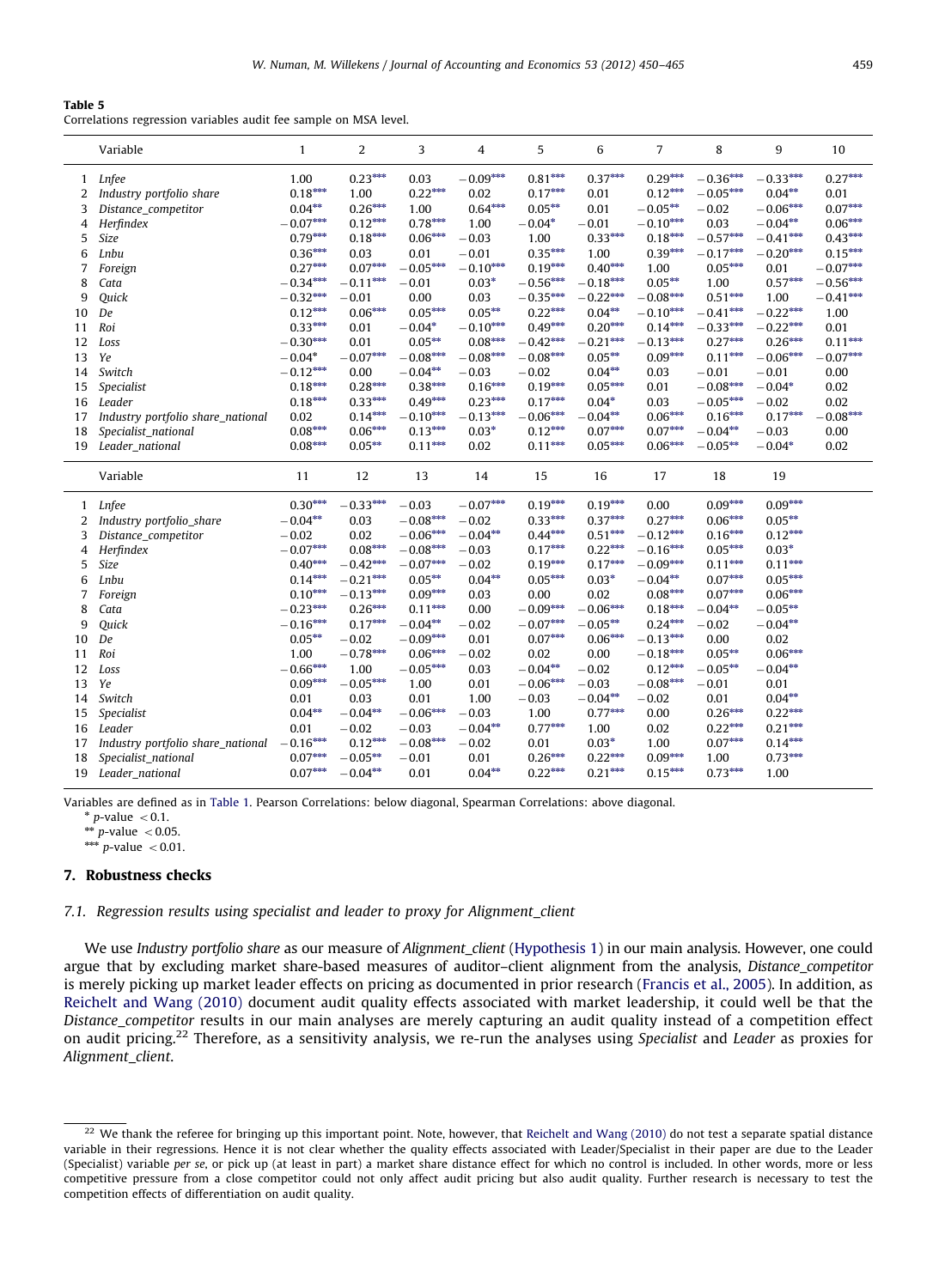<span id="page-10-0"></span>Audit fee regressions (MSA level) with industry portfolio share. OLS regressions with clustering on audit firm level, years 2005–2006. Dependent variable: lnfee.

| Parameter                                  | Exp. sign                | Estimate | $t$ -stat | Prob   | Estimate | $t$ -stat | Prob   | Estimate | $t$ -stat | Prob   |
|--------------------------------------------|--------------------------|----------|-----------|--------|----------|-----------|--------|----------|-----------|--------|
| Intercept                                  |                          | 10.032   | 36.26     | 0.0000 | 10.114   | 38.76     | 0.0000 | 10.079   | 41.63     | 0.0000 |
| Industry portfolio share                   | $^{+}$                   | 0.376    | 9.09      | 0.0028 | 0.294    | 8.81      | 0.0031 | 0.398    | 2.46      | 0.0908 |
| Distance_competitor                        | $^{+}$                   |          |           |        | 0.290    | 3.70      | 0.0342 | 0.350    | 2.76      | 0.0702 |
| Distance $\times$ Industry portfolio share | $\overline{\mathbf{?}}$  |          |           |        |          |           |        | $-0.316$ | $-0.67$   | 0.5489 |
| Herfindex                                  | $\overline{\mathbf{?}}$  | $-0.307$ | $-6.14$   | 0.0087 | $-0.640$ | $-6.61$   | 0.0071 | $-0.621$ | $-7.29$   | 0.0053 |
| Size                                       | $^{+}$                   | 0.574    | 31.94     | 0.0001 | 0.572    | 30.87     | 0.0001 | 0.572    | 30.87     | 0.0001 |
| Lnbu                                       | $^{+}$                   | 0.100    | 2.11      | 0.1249 | 0.102    | 2.09      | 0.1280 | 0.102    | 2.07      | 0.1297 |
| Foreign                                    | $^{+}$                   | 0.039    | 5.40      | 0.0125 | 0.038    | 4.62      | 0.0191 | 0.037    | 4.32      | 0.0228 |
| Cata                                       | $^{+}$                   | 0.655    | 14.03     | 0.0008 | 0.657    | 14.29     | 0.0007 | 0.656    | 13.92     | 0.0008 |
| Quick                                      | -                        | $-0.058$ | $-16.97$  | 0.0004 | $-0.058$ | $-16.79$  | 0.0005 | $-0.058$ | $-16.44$  | 0.0005 |
| De                                         | $^{+}$                   | $-0.039$ | $-0.42$   | 0.7058 | $-0.040$ | $-0.43$   | 0.6937 | $-0.042$ | $-0.47$   | 0.6718 |
| Roi                                        | $\overline{\phantom{0}}$ | $-0.337$ | $-2.64$   | 0.0776 | $-0.345$ | $-2.72$   | 0.0725 | $-0.345$ | $-2.73$   | 0.0717 |
| Loss                                       | $^{+}$                   | 0.049    | 0.85      | 0.4567 | 0.045    | 0.78      | 0.4925 | 0.044    | 0.78      | 0.4942 |
| Ye.                                        | $^{+}$                   | $-0.009$ | $-0.16$   | 0.8811 | $-0.005$ | $-0.11$   | 0.9226 | $-0.006$ | $-0.11$   | 0.9214 |
| Year                                       | $\overline{\mathbf{?}}$  | 0.055    | 2.94      | 0.0604 | 0.057    | 2.96      | 0.0594 | 0.056    | 2.90      | 0.0627 |
| Switch                                     |                          | $-0.548$ | $-4.77$   | 0.0175 | $-0.544$ | $-4.77$   | 0.0175 | $-0.544$ | $-4.78$   | 0.0174 |
| Industry portfolio share_national          | $^{+}$                   | $-1.812$ | $-1.57$   | 0.2139 | $-1.883$ | $-1.78$   | 0.1732 | $-1.928$ | $-1.90$   | 0.1540 |
| F-Value                                    |                          |          | 123.82    |        |          | 122.19    |        |          | 120.00    |        |
| Adj. $R^2$                                 |                          |          | 0.7118    |        |          | 0.7129    |        |          | 0.7129    |        |
| Number of clusters                         |                          |          | 4         |        |          | 4         |        |          | 4         |        |
| Number of observations                     |                          |          | 2637      |        |          | 2637      |        |          | 2637      |        |
| Industry fixed effects                     |                          |          | Yes       |        |          | Yes       |        |          | Yes       |        |

Variables are defined as in [Table 1.](#page-5-0)

Coefficient p-values are two-tailed and the standard errors are adjusted for heteroskedasticity and possible correlation.

within an audit firm cluster, following the methodology of Rogers (1993).

As Leader (Specialist) is computed based on an auditor's market share in a city-industry market segment it can be seen as a proxy for how well an auditor is differentiated from all competitors in the market together. Distance\_competitor, on the contrary, measures to what extent the auditor is differentiated from the closest competitor. Hence Distance\_competitor allows for the possibility that not all leaders are equally differentiated from their closest competitor, where Leader seems to assume the same level of differentiation for every market leader in the sample. Since a higher degree of differentiation as compared to the closest competitor gives an auditor market power, we expect a positive effect of Distance\_competitor on fees beyond the leader effect.

The results of the analyses are presented in [Table 7,](#page-11-0) Panel A for Specialist and in [Table 7](#page-11-0), Panel B for Leader. In both panels we report the results of three regressions: (1) a regression testing only for the effect of auditor–client alignment; (2) a regression testing our model as specified in Eq. (1), that is, testing for the effects of both auditor–client alignment and distance to closest competitor; and (3) a regression testing our model as specified in Eq. (1) where we also include the interaction between Distance\_competitor and the respective market share-based measure of Alignment\_client, thus taking into account the interdependence of these measures. All regression models in Panels A and B of [Table 7](#page-11-0) are significant  $(p < 0.0001)$ , with an adjusted- $R^2$  between 0.7107 and 0.7131.

Consistent with prior audit fee literature, in the first column of each panel the coefficients on Specialist (Panel A) and Leader (Panel B) are positive (resp., 0.104 and 0.133) and significant (p-value  $< 0.01$ ), suggesting that auditor-client alignment in terms of fee market share positively affects the audit fees that auditors can charge. In addition, when Distance\_competitor enters the analysis in the second column of each panel, we find that the coefficient on Alignment client remains significant (p-value  $<$  0.05) but that the size of the coefficient drops, from 0.104 to 0.066 for Specialist (Panel A) and from 0.133 to 0.095 for Leader (Panel B). Further, as predicted in [Hypothesis 2](#page-3-0), the coefficient on Distance competitor is positive (coefficient $= 0.300$  in Panel A and 0.235 in Panel B) and significant (p-value  $<$  0.05), providing additional support to our finding above that audit pricing is affected not only by the auditor's alignment with the client, but also the auditor's location relative to its closest competitor in the industry. The results indicate that an industry specialist earns a fee premium of 10.96% when there is no control for pressure from the closest competitor. However, when Distance\_competitor is included in the regression, the Specialist fee premium drops from 10.96% to 6.82%, ceteris paribus. For a Leader, the results in [Table 7](#page-11-0), panel B indicate that when Distance\_competitor is included, the Leader premium drops from 14.22% to 9.97%, ceteris paribus.

Turning to the third column of the panels in [Table 7](#page-11-0), the results show that the interaction terms Distance  $\times$  Specialist (Panel A) and Distance  $\times$  Leader (Panel B) are positive (coefficient = 0.437 in Panel A and 0.396 in Panel B) and significant (p-value  $<$  0.05 in panel A and p-value < 0.1 in panel B), whereas the main effects of Specialist and Leader as well as Distance\_competitor become insignificant. These results suggest that on average an industry specialist or leader earns a higher fee premium only if the market share distance from the closest competitor is sufficiently high. The results could also indicate that Distance\_competitor effects on pricing only occur when the auditor is a Leader (Specialist).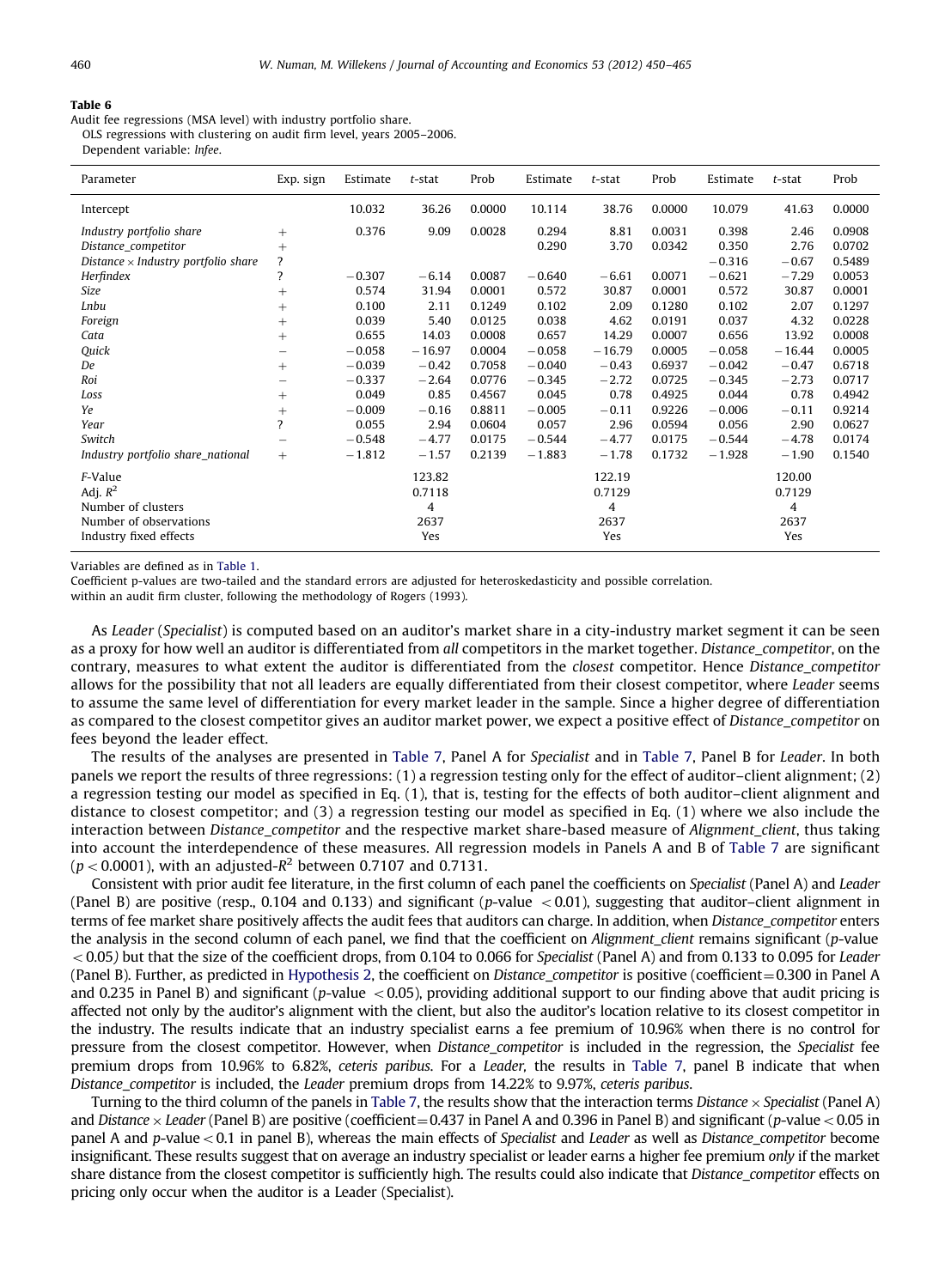#### <span id="page-11-0"></span>Panel A: Audit fee regressions (MSA level) with industry specialist

OLS regressions with clustering on audit firm level, years 2005–2006

Dependent variable: lnfee

| Parameter                    | Exp. sign                | Estimate | $t$ -stat | Prob   | Estimate | $t$ -stat | Prob   | Estimate | $t$ -stat | Prob   |
|------------------------------|--------------------------|----------|-----------|--------|----------|-----------|--------|----------|-----------|--------|
| Intercept                    |                          | 9.931    | 35.92     | 0.0000 | 10.040   | 38.61     | 0.0000 | 10.162   | 46.20     | 0.0000 |
| Alignment_client=Specialist  | $^{+}$                   | 0.104    | 12.39     | 0.0011 | 0.066    | 4.52      | 0.0203 | $-0.018$ | $-0.98$   | 0.3976 |
| Distance_competitor          | $^{+}$                   |          |           |        | 0.300    | 3.72      | 0.0338 | 0.001    | 0.01      | 0.9926 |
| Distance $\times$ Specialist | ?                        |          |           |        |          |           |        | 0.437    | 3.42      | 0.0419 |
| Herfindex                    | $\overline{\phantom{a}}$ | $-0.255$ | $-3.74$   | 0.0334 | $-0.605$ | $-6.56$   | 0.0072 | $-0.654$ | $-10.38$  | 0.0019 |
| Size                         | $^{+}$                   | 0.574    | 31.86     | 0.0001 | 0.573    | 30.69     | 0.0001 | 0.569    | 28.66     | 0.0001 |
| Lnbu                         | $^{+}$                   | 0.100    | 2.13      | 0.1230 | 0.102    | 2.11      | 0.1249 | 0.104    | 2.12      | 0.1242 |
| Foreign                      | $^{+}$                   | 0.045    | 5.66      | 0.0109 | 0.043    | 4.65      | 0.0188 | 0.042    | 5.17      | 0.0141 |
| Cata                         | $^{+}$                   | 0.666    | 15.52     | 0.0006 | 0.662    | 15.31     | 0.0006 | 0.663    | 15.43     | 0.0006 |
| Quick                        | -                        | $-0.057$ | $-15.50$  | 0.0006 | $-0.057$ | $-16.50$  | 0.0005 | $-0.058$ | $-16.47$  | 0.0005 |
| De                           | $^{+}$                   | $-0.031$ | $-0.32$   | 0.7726 | $-0.036$ | $-0.37$   | 0.7329 | $-0.025$ | $-0.27$   | 0.8064 |
| Roi                          | -                        | $-0.338$ | $-2.56$   | 0.0833 | $-0.346$ | $-2.66$   | 0.0766 | $-0.336$ | $-2.67$   | 0.0755 |
| Loss                         | $^{+}$                   | 0.056    | 1.05      | 0.3724 | 0.052    | 0.93      | 0.4197 | 0.048    | 0.83      | 0.4655 |
| Ye                           |                          | 0.000    | 0.01      | 0.9935 | 0.001    | 0.02      | 0.9868 | $-0.003$ | $-0.06$   | 0.9569 |
| Year                         | $\overline{\phantom{a}}$ | 0.052    | 2.40      | 0.0958 | 0.054    | 2.46      | 0.0905 | 0.056    | 2.63      | 0.0787 |
| Switch                       | -                        | $-0.546$ | $-4.68$   | 0.0184 | $-0.541$ | $-4.66$   | 0.0186 | $-0.538$ | $-4.60$   | 0.0193 |
| National specialist          | $^{+}$                   | $-0.038$ | $-0.90$   | 0.4325 | $-0.045$ | $-1.10$   | 0.3518 | $-0.045$ | $-1.13$   | 0.3409 |
| F-Value                      |                          |          | 123.20    |        |          | 121.55    |        |          | 119.98    |        |
| Adj. $R^2$                   |                          |          | 0.7107    |        |          | 0.7118    |        |          | 0.7129    |        |
| Number of clusters           |                          |          | 4         |        |          | 4         |        |          | 4         |        |
| Number of observations       |                          |          | 2637      |        |          | 2637      |        |          | 2637      |        |
| Industry fixed effects       |                          |          | Yes       |        |          | Yes       |        |          | Yes       |        |

# Panel B: Audit fee regressions (MSA level) with leader

OLS regressions with clustering on audit firm level, years 2005–2006

Dependent variable: lnfee

| Parameter                                                                                       | Exp. sign                | Estimate | t-stat                               | Prob   | Estimate | $t$ -stat                            | Prob   | Estimate | t-stat                               | Prob   |
|-------------------------------------------------------------------------------------------------|--------------------------|----------|--------------------------------------|--------|----------|--------------------------------------|--------|----------|--------------------------------------|--------|
| Intercept                                                                                       |                          | 9.958    | 36.76                                | 0.0000 | 10.035   | 39.40                                | 0.0000 | 10.144   | 45.49                                | 0.0000 |
| Alignment_client=Leader                                                                         | $^{+}$                   | 0.133    | 7.95                                 | 0.0042 | 0.095    | 6.44                                 | 0.0076 | 0.009    | 0.27                                 | 0.8062 |
| Distance_competitor                                                                             | $^{+}$                   |          |                                      |        | 0.235    | 3.29                                 | 0.0460 | $-0.010$ | $-0.07$                              | 0.9510 |
| Distance $\times$ Leader                                                                        | ?                        |          |                                      |        |          |                                      |        | 0.396    | 2.81                                 | 0.0672 |
| Herfindex                                                                                       | $\overline{\phantom{a}}$ | $-0.306$ | $-4.77$                              | 0.0175 | $-0.566$ | $-6.21$                              | 0.0084 | $-0.620$ | $-10.21$                             | 0.0020 |
| Size                                                                                            | $^{+}$                   | 0.572    | 31.75                                | 0.0001 | 0.572    | 30.66                                | 0.0001 | 0.569    | 28.89                                | 0.0001 |
| Lnbu                                                                                            | $^{+}$                   | 0.102    | 2.14                                 | 0.1221 | 0.103    | 2.12                                 | 0.1239 | 0.104    | 2.13                                 | 0.1231 |
| Foreign                                                                                         | $^{+}$                   | 0.043    | 4.78                                 | 0.0174 | 0.043    | 4.42                                 | 0.0214 | 0.042    | 4.92                                 | 0.0161 |
| Cata                                                                                            | $^{+}$                   | 0.669    | 17.86                                | 0.0004 | 0.666    | 17.17                                | 0.0004 | 0.664    | 17.30                                | 0.0004 |
| Quick                                                                                           | -                        | $-0.057$ | $-14.85$                             | 0.0007 | $-0.057$ | $-15.62$                             | 0.0006 | $-0.058$ | $-16.33$                             | 0.0005 |
| De                                                                                              | $^{+}$                   | $-0.027$ | $-0.27$                              | 0.8031 | $-0.032$ | $-0.32$                              | 0.7675 | $-0.022$ | $-0.24$                              | 0.8273 |
| Roi                                                                                             |                          | $-0.329$ | $-2.47$                              | 0.0899 | $-0.337$ | $-2.57$                              | 0.0823 | $-0.331$ | $-2.62$                              | 0.0792 |
| Loss                                                                                            | $^{+}$                   | 0.057    | 1.05                                 | 0.3714 | 0.053    | 0.96                                 | 0.4092 | 0.049    | 0.85                                 | 0.4600 |
| Ye                                                                                              | $^{+}$                   | $-0.005$ | $-0.10$                              | 0.9263 | $-0.003$ | $-0.05$                              | 0.9626 | $-0.005$ | $-0.10$                              | 0.9294 |
| Year                                                                                            | $\overline{\phantom{a}}$ | 0.057    | 2.78                                 | 0.0690 | 0.058    | 2.79                                 | 0.0685 | 0.059    | 2.89                                 | 0.0631 |
| Switch                                                                                          |                          | $-0.540$ | $-4.68$                              | 0.0185 | $-0.538$ | $-4.67$                              | 0.0186 | $-0.536$ | $-4.61$                              | 0.0191 |
| National leader                                                                                 | $^{+}$                   | $-0.040$ | $-1.74$                              | 0.1797 | $-0.043$ | $-1.90$                              | 0.1533 | $-0.042$ | $-1.76$                              | 0.1775 |
| F-Value<br>Adj. $R^2$<br>Number of clusters<br>Number of observations<br>Industry fixed effects |                          |          | 123.78<br>0.7117<br>4<br>2637<br>Yes |        |          | 121.82<br>0.7122<br>4<br>2637<br>Yes |        |          | 120.13<br>0.7131<br>4<br>2637<br>Yes |        |

Variables are defined as in [Table 1.](#page-5-0)

Coefficient p-values are two-tailed and the standard errors are adjusted for heteroskedasticity and possible correlation within an audit firm cluster, following the methodology of [Rogers \(1993\)](#page-15-0).

#### 7.2. Distance\_competitor measured in the broader (Big  $4+$ non-Big 4) market at MSA level

Previous literature shows that the U.S. audit market is dominated by Big 4 audit firms. In addition, most industry specialization research focuses on the Big N audit market (i.e., [Francis et al., 2005;](#page-15-0) [Ferguson et al., 2003](#page-15-0)). However, it is possible that (at least some) non-Big 4 audit firms compete with Big 4 audit firms at the local MSA level for clients. That is, in some audit markets a non-Big 4 audit supplier could be the closest competitor of a Big 4 audit firm. In addition, spatial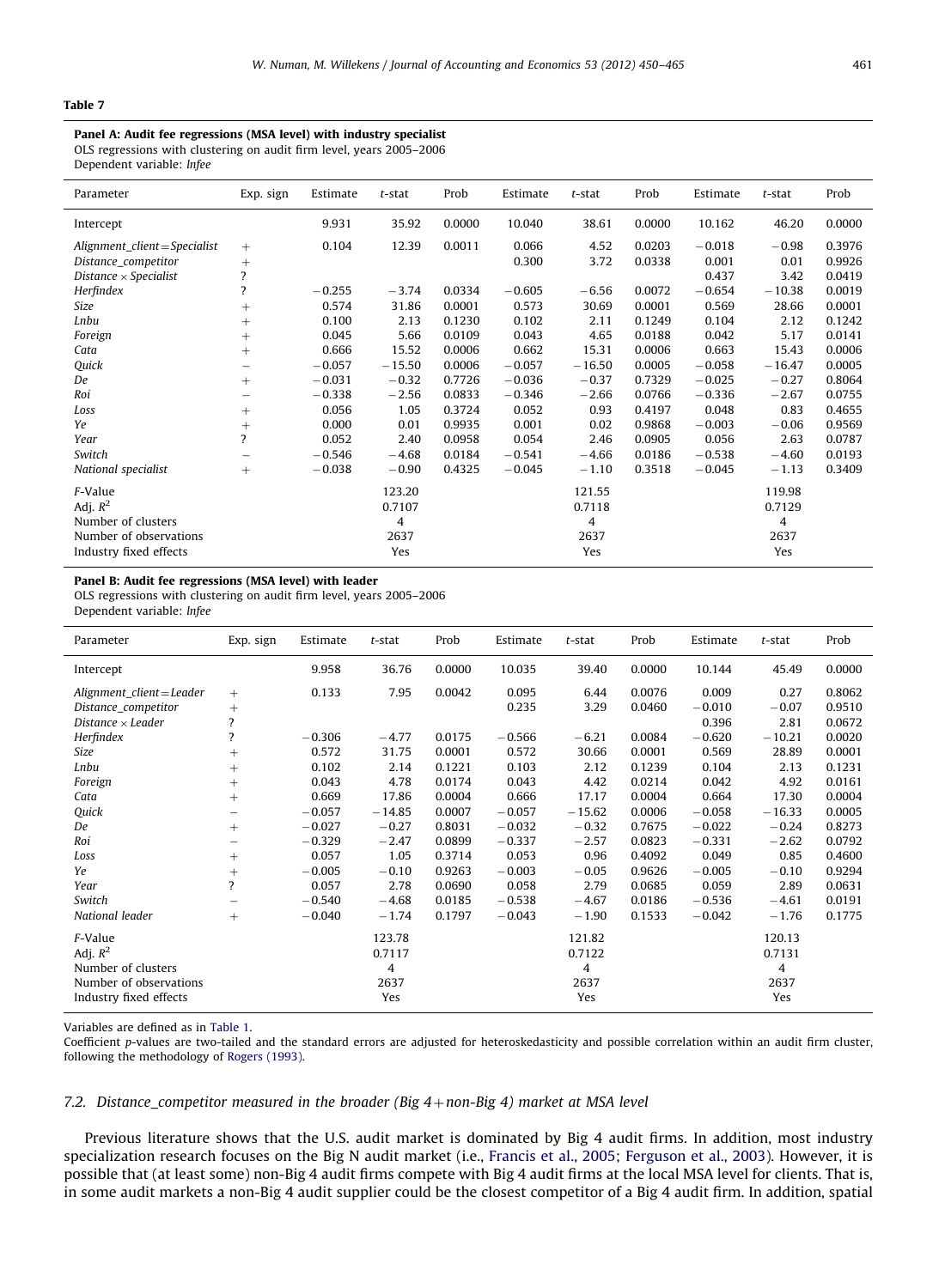competition assumes that price competition is based on spatial closeness, however defined, and therefore one could argue that spatial theory is applicable in any product-differentiated market and not only in markets with only a few suppliers.<sup>23</sup> Therefore, we also test our conjectured effects of auditor–client alignment and market share distance vis-à-vis the closest competitor when Distance competitor is measured in the broader market base of Big 4 and non-Big 4 observations at the MSA level.<sup>24</sup> Note that this perspective does not affect the measurement of *Alignment\_client*, which is measured per audit firm. In addition, we continue to estimate Eq. (1) for the sample of Big 4 observations. We find that the results (untabulated) are robust to this broader specification of the market in which Big 4 auditors compete. In particular, auditor– client alignment (*Industry portfolio share coefficient* = 0.193 and p-value  $< 0.05$ ) and distance from the closest competitor (Distance\_competitor coefficient = 0.379 and p-value < 0.01) continue to have a positive effect on audit pricing.

### 7.3. Regression results at national level

In our primary analyses we specify competition variables at the MSA level. An assumption underlying this design choice is that clients consider geographically proximate audit offices as potential auditor candidates and local audit offices compete to attract clients, which is consistent with spatial competition theory. In addition, this choice is motivated by recent literature that shows that industry specialization is audit-office specific (i.e., [Francis et al., 2005](#page-15-0)). However, it could also be the case that competition takes place at the national level. To address this concern we first re-run the regression analyses based on national-level measures of competition. That is, instead of examining audit markets (2-digit SIC industries) at the MSA level, we examine audit markets (2-digit SIC industries) at the national level. Untabulated results indicate that neither auditor–client alignment nor distance from the closest competitor appear to affect pricing at the national level, as neither Alignment\_client (p-value =  $0.5426$  for Industry portfolio share) nor Distance\_competitor  $(p$ -value = 0.9437) have a significant coefficient. These results confirm that price competition between audit firms occurs at the MSA level instead of the national level.

## 7.4. Additional specification checks

In our last set of robustness tests we run the regression model specified in Eq. (1) using a number of alternative assumptions. Approximately 18% of the sample clients choose an auditor that is located in a different MSA.<sup>25</sup> One reason clients may choose an out-of-MSA auditor could be that they cannot find an audit office that is sufficiently specialized in their own MSA. To ensure that these observations do not affect our analysis, we drop these observations from our main sample. However, further analyses indicate that most of the out-of-MSA audit offices are located in an adjacent MSA or state. Therefore, as a sensitivity check we re-run Eq. (1) on a sample that includes the 467 observations with out-of-MSA auditors. The results (untabulated) do not change, with Alignment\_client remaining significant ( $p < 0.1$  for Industry portfolio share), as well as Distance\_competitor ( $p < 0.05$ ), suggesting that out-of-MSA auditor choices do not affect our analyses.

As it appears from [Table 3](#page-7-0) a large number of city-industry markets only have a limited number of clients. Therefore we conducted a sensitivity analysis in which we test whether our results hold when the lower size-quartile of client markets is excluded from the analysis. Though this further reduces the sample size and hence the power of our tests, we find that Distance\_competitor continues to be positively associated with fees (coefficient = 0.225, p-value < 0.05). In addition, we perform an even more stringent sensitivity test excluding all client markets with a number of clients equal or below the median market size (i.e. client markets with less than 5 clients are excluded). Note that the latter test coincides with sensitivity analysis in [Francis et al. \(2005, p. 134\)](#page-15-0) testing leader effects on audit fees in very similar client markets. Again we find that Distance\_competitor continues to be positively associated with fees (coefficient =  $0.213$ , p-value <  $0.05$ ).

Given that we test a Hotelling model that typically applies to oligopolistic settings, in our main analyses we exclude monopolistic city markets from our analysis. However, to see whether our results are affected by the exclusion of monopolistic markets, we re-run our regression models on a sample that includes these markets. Note that in this case we set Distance\_competitor equal to 1 for the monopolistic city markets. We find that our results are robust to the inclusion of the monopolistic markets, with Alignment\_client remaining significant ( $p < 0.01$  for Industry portfolio share), as well as Distance competitor (p-value  $< 0.05$ ).

Finally, we run the analyses using an alternative outlier removal treatment. In particular, we truncate the sample at the 1st percentile instead of winsorizing at the 1st percentile. Truncation yields a sample of 2,711 firm-year observations (instead of 2,637). The results from this test are similar to those presented in [Table 6](#page-10-0), that is Industry portfolio share (*p*-value < 0.05) and Distance competitor (*p*-value < 0.01) remain positive and significant.

 $23$  [Degryse and Ongena \(2005\)](#page-14-0), for example, test spatial competition in bank lending in a market with 145 different banks (suppliers) and 7,477 bank branches associated with these banks. In their paper, the market segments are also defined geographically (per postal zone) and the maximum number of banks in a postal zone in the sample is 103, though the median number is 4, which is comparable to the descriptive statistics for the U.S. audit office market.

 $24$  The average number of clients per industry per MSA across these broader defined markets is 8.72.

<sup>&</sup>lt;sup>25</sup> More specifically, 467 observations relate to out-of-MSA audit offices.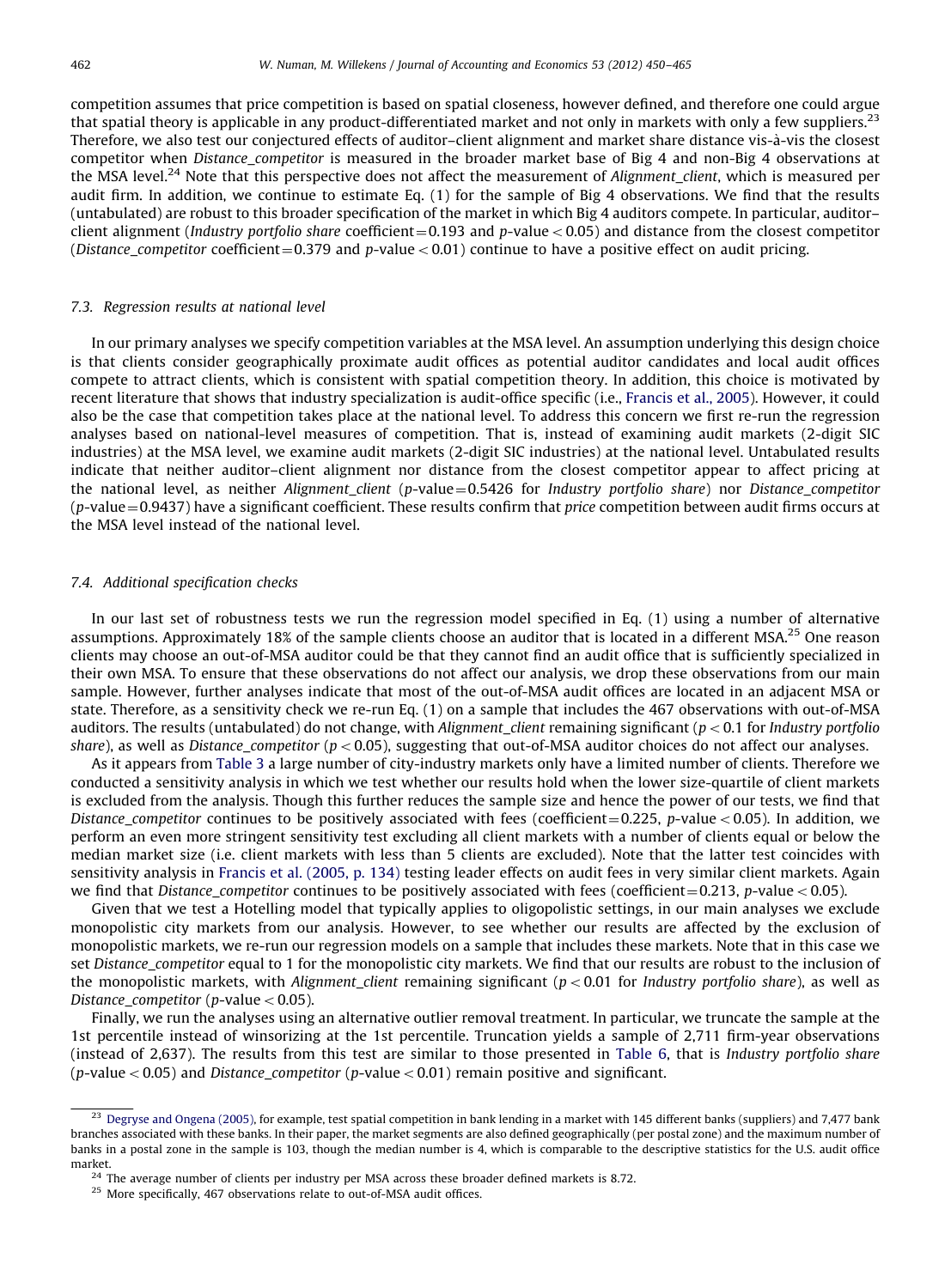<span id="page-13-0"></span>Audit fee regressions (MSA level) for non-leader observations. OLS regressions with clustering on audit firm level, years 2005–2006. Dependent variable: lnfee.

| Parameter                         | Exp. sign                | Estimate | t-stat  | Prob   |
|-----------------------------------|--------------------------|----------|---------|--------|
| Intercept                         |                          | 10.236   | 47.23   | 0.0000 |
| Industry portfolio share          | $^{+}$                   | 0.528    | 2.59    | 0.0807 |
| Distance_competitor               | $^{+}$                   | 0.020    | 0.13    | 0.9080 |
| Herfindex                         | $\overline{\phantom{a}}$ | $-0.557$ | $-2.81$ | 0.0670 |
| Size                              | $^{+}$                   | 0.549    | 24.75   | 0.0001 |
| Lnbu                              | $^{+}$                   | 0.089    | 1.71    | 0.1851 |
| Foreign                           | $^{+}$                   | 0.071    | 2.60    | 0.0803 |
| Cata                              | $+$                      | 0.713    | 13.56   | 0.0009 |
| Quick                             |                          | $-0.050$ | $-5.03$ | 0.0151 |
| De.                               | $^{+}$                   | 0.017    | 0.14    | 0.9007 |
| Roi                               |                          | $-0.227$ | $-0.89$ | 0.4388 |
| Loss                              | $^{+}$                   | 0.033    | 0.34    | 0.7532 |
| Ye                                | $^{+}$                   | $-0.079$ | $-3.24$ | 0.0479 |
| Year                              | ?                        | 0.108    | 3.82    | 0.0315 |
| Switch                            |                          | $-0.539$ | $-3.81$ | 0.0319 |
| Industry portfolio Share_national | $^{+}$                   | $-1.645$ | $-1.07$ | 0.3631 |
| F-Value                           |                          |          | 61.05   |        |
| Adj. $R^2$                        |                          |          | 0.6769  |        |
| Number of clusters                |                          |          | 4       |        |
| Number of observations            |                          |          | 1445    |        |
| Industry fixed effects            |                          |          | Yes     |        |

Variables are defined as in [Table 1.](#page-5-0)

Coefficient p-values are two-tailed and the standard errors are adjusted for heteroskedasticity and possible correlation within an audit firm cluster, following the methodology of [Rogers \(1993\).](#page-15-0)

## 8. Supplemental analysis: industry leadership and market share distance

The evidence reported in the third column of each of the panels of [Table 7](#page-11-0) suggests that market share-based specialization measures common in prior literature do indeed capture some of the same underlying forces as Distance competitor. To further examine whether there is an overall market share distance effect on audit pricing, we re-run our analysis on a sub-sample of non-leader observations and report the results in Table 8. From Table 8 we can see that Distance competitor is no longer significant when the leader observations are excluded from the sample (coefficient =  $0.020$ , p-value =  $0.9080$ ). The coefficient on Industry portfolio share remains positive and significant (coefficient= $0.528$ , p-value= $0.0807$ ). However, note that in an untabulated analysis we also partitioned the full sample (leader plus non-leader observations) in two groups: one including observations below and another including observations above the median value observed for Distance\_competitor. We find that Leader is not significant in the subsample of observations with below median values for Distance competitor (p-value =  $0.3108$ ), but is significant in the subsample of above median values for Distance\_competitor (p-value=0.0287). These results suggest that industry leaders do not earn fee premiums when the market share distance from the closest competitor is not large enough (below median), lending further support to our conjecture that Distance\_competitor and Leader capture related aspects of the same underlying phenomenon. Note that these results are consistent with those reported in the third column of [Table 7,](#page-11-0) panel B, where the interaction effect between Leader and Distance\_competitor is positively significant, but each of the main effects are not.

The application of spatial theory to the audit market implicitly assumes that Alignment\_client and Distance\_competitor are separate effects. However, an audit office is more likely to differentiate itself and become more dominant (and hence have a larger distance to its closest competitor) in those industries where there is a bigger payoff in doing so in terms of auditor–client fit (and hence where the auditor is the leader). Consistently, the findings in the third column of [Table 7](#page-11-0), panel B and Table 8 suggest that there is a joint effect of distance competitor and industry leadership on audit pricing. Finally, note that the Distance\_competitor variable defined in this paper could also be interpreted as the differentiation gap between the incumbent auditor and its closest competitor. While this gap is on average larger for leaders, it is not equal for all leaders. Hence some leaders will be more differentiated than others and this is associated with higher fee premiums.26

 $^{26}$  Note that this result is actually consistent with prior evidence reported by [Ferguson et al. \(2003\)](#page-15-0) in the Australian market showing that at the city level only the top-ranked Big 5 auditor earns an industry fee premium, with no premium for second- or third-ranked audit firms.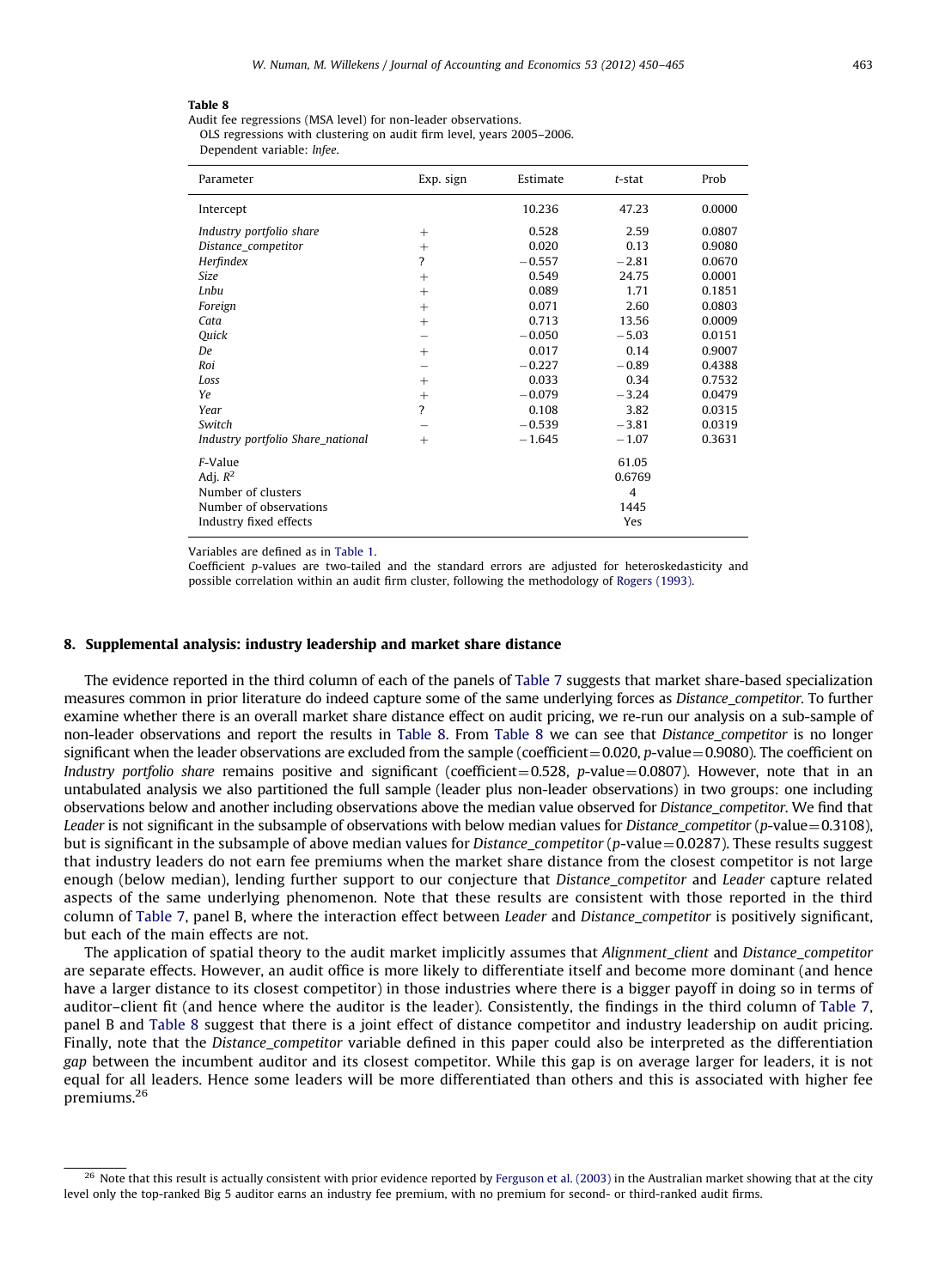## <span id="page-14-0"></span>9. Conclusions and limitations

In this study we examine whether auditors compete in terms of pricing, given that they choose to specialize in certain industries. Based on spatial competition theory [\(Hotelling, 1929](#page-15-0)), we predict that the audit fee charged by the incumbent auditor increases in both the alignment between the auditor's industry specialization choice and the client's preferences, and in the industry market share distance between the incumbent auditor and its closest competitor. We test these predictions using U.S. data on audit fees and client characteristics for the years 2005–2006. Consistent with prior studies on the pricing of industry specialization, competition between local audit offices is examined at the MSA level. The results are in line with our predictions. Further, our results are robust to testing a large set of alternative specifications. Our findings therefore provide evidence that product-space location is an important source of rents accruing to auditors. Note, however, that due to lack of price-cost margin data in the U.S. audit market, we cannot examine whether auditors earn excessive (monopoly) rents.

Our study complements prior research on audit pricing and industry specialization in two important ways. First, our study offers a test of (spatial) price competition in the audit market, as it does not assume ex ante that audit markets are perfectly competitive. In particular, drawing on spatial competition theory, the paper distinguishes between two sources of market power and hence price premiums that originate from industry specialization: (1) auditor–client alignment based on industry knowledge through specialization, and (2) differentiation from the closest competitor measured as industry market share distance from the closest competitor. The distinction between these two effects is essential in tests of price competition, as the first effect captures a client's willingness to pay for an auditor's alignment with the client's preferences (consumer tastes) (ceteris paribus), whereas the second effect captures the effect of an auditor's location in the market vis-a-vis its competitors and hence offers a test of competition through differentiation on pricing. Second, based on spatial theory of product differentiation we introduce a location variable that has not been previously tested in the auditing literature, namely, the market share distance between an audit office and its closest competing office—and find that the industry specialist premiums reported in prior studies cannot be attributed solely to increased industry expertise from specialization; rather, they are also due in part to market power derived from market share distance relative to the closest competitor.

Notwithstanding the robustness of the paper's results, our study is subject to several limitations. First, our measure of auditor–client alignment may contain measurement error as actual industry expertise is not directly measurable from archival data [\(Reichelt and Wang, 2010](#page-15-0)). Second, the relative small size of the city-industry market segments in our sample could affect the measurement of the market share distance variable. In addition, this variable is by construction highly correlated with market share-based industry specialization measures from prior literature; separating both effects is thus challenging. Third, the observed fee premiums for market share distance from the closest competitor could capture market power due to superior audit quality. The latter issue is a valuable avenue for future research. Finally, endogeneity issues may be a concern, as there is no strict causal relationship between audit fees and concentration measures such as market share. In addition, an auditor's industry specialization choice may be endogenous; identifying the determinants of auditor location choice could be an interesting question for future research.

Future research could also test both of the spatial competition hypotheses developed in this paper using alternative measures of auditor–client fit, for instance, by specifying auditor specialization using client characteristics such as client size or complexity. Additional extensions of this paper might challenge the use of 2-digit SIC industries at the MSA level to capture the market segments in which auditors compete. Further extensions could also look at different proxies for the presence of competition in an audit market. In addition, in environments where auditor cost data are available (e.g., through engagement hours) for the entire audit market, it may be interesting to replicate the study and test for the magnitude of the two sources of audit fee premiums. Finally, future research could examine competition among auditors in the market for non-audit services to see how competition across audit and non-audit markets affects audit pricing.

#### References

Asthana, S., Balsam, S., Kim, S., 2009. The effect of Enron, Andersen, and Sarbanes-Oxley on the market for audit services. Journal of Accounting Research 22 (1), 4–26.

Bandyopadhyay, S., Kao, J., 2004. Market structure and audit fees: a local analysis. Contemporary Accounting Research 21 (3), 529–561.

Baumol, W.J., Panzar, J.C., Willig, R.D., 1982. Contestable Markets and the Theory of Industry Structure. Harcourt Brace Jovanovich, San Diego, CA. Chan, D., 1999. ''Low-balling'' and efficiency in a two-period specialization model of auditing competition. Contemporary Accounting Research 16 (4), 609–642.

Chan, D., Ferguson, A., Simunic, D., Stokes, D., 2004. A Spatial Analysis and Test of Oligopolistic Competition in the Market for Audit Services. Working Paper. University of British Columbia.

Cox, C., 2005. Speech by SEC Chairman: Remarks before the 2005 AICPA National Conference on Current SEC and PCAOB Developments. U.S. Securities and Exchange Commission: < <www.sec.gov/news/speech/spch120505cc.htm> >, 24-04-2008.

Craswell, A., Francis, J., Taylor, S., 1995. Auditor brand name reputations and industry specializations. Journal of Accounting and Economics 20 (3), 291–322.

DeAngelo, L., 1981. Auditor independence, ''low balling'', and disclosure regulation. Journal of Accounting and Economics 3 (2), 113–127.

Dedman, E., Lennox, C., 2009. Perceived competition, profitability and the withholding of information about sales and cost of sales. Journal of Accounting and Economics 48, 210–230.

Degryse, H., Ongena, S., 2005. Distance, lending relationships, and competition. Journal of Finance 60 (1), 231–266.

Dye, R., 1991. Informationally motivated auditor replacement. Journal of Accounting and Economics 14 (4), 347–374.